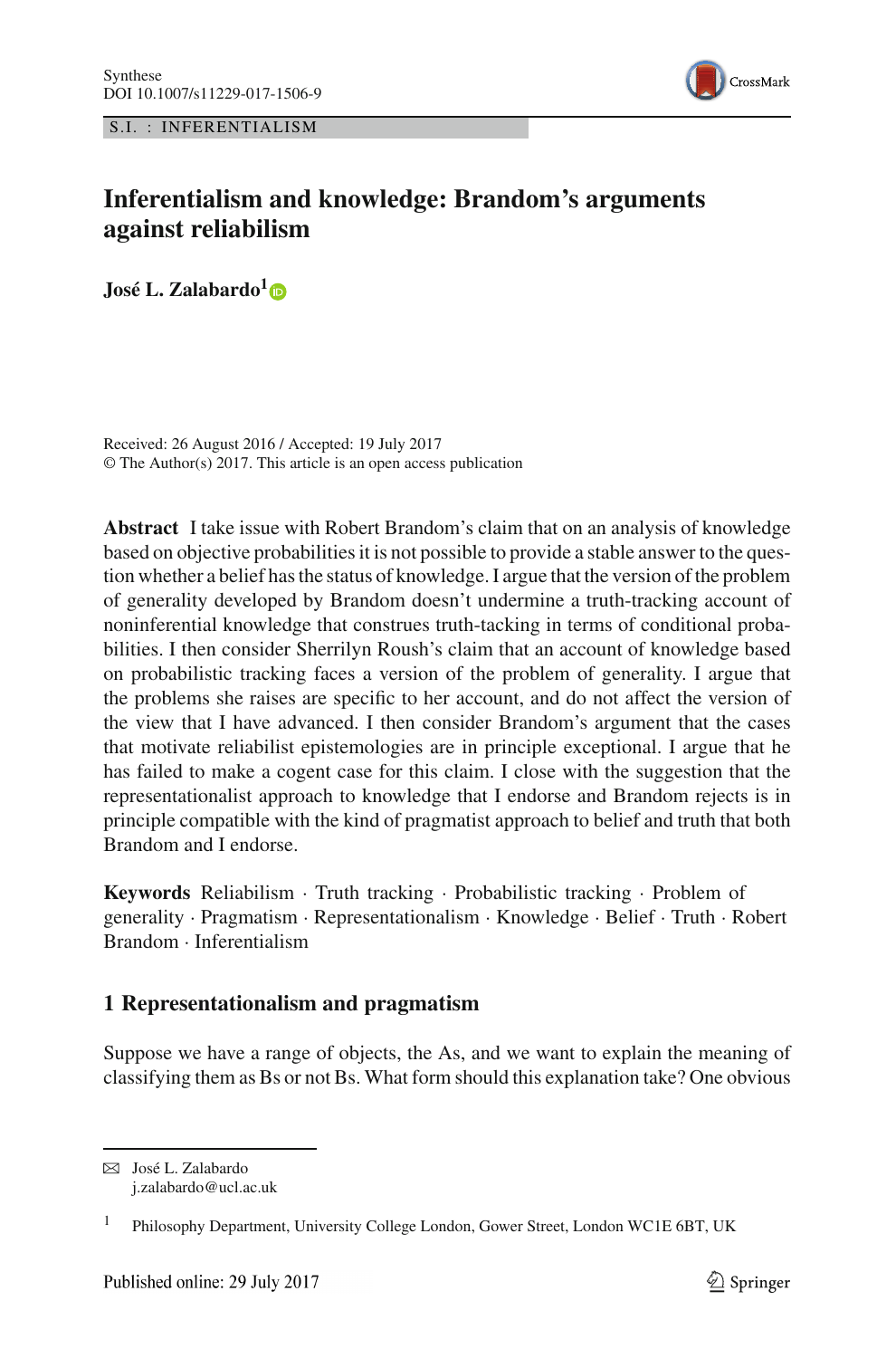possibility is to specify what an A has to be like in order to count as a B—i.e. to identify the property or condition that has to be present in the As that we want to call Bs. Then we can explain the meaning of classifying an A as a B as the belief that the A in question instantiates this property or satisfies this condition. Let me refer to explanations of the meaning of classifying an A as a B that follow this pattern as *representationalist*. [1](#page-1-0) A representationalist explanation of the meaning of classifying As as Bs will enable us to think of these classifications as representations—they will represent As as having the property or satisfying the condition that figures in our explanation. However, I want to use the label *representationalism* to denote the explanatory strategy, not the conception of the explanandum as a representational activity. And I want to leave the possibility open of conceiving of a classificatory practice as playing a representational role even if its meaning has not been explained along the lines of the representationalist model—by identifying the property or condition that has to be present in the As that we want to call Bs.

A second approach to the task of explaining the meaning of classifying an A as a B proceeds by specifying the rules that govern this classificatory practice. On this approach, to classify As as Bs or not Bs is to classify them according to these rules. Clearly any representationalist account can be turned into an explanation of this kind. If an A will count as a B just in case it instantiates property P, then the practice of classifying As as Bs or not Bs can be characterised as governed by the following rule: classify an A as a B just in case you believe that it instantiates property P. The converse, however, doesn't hold. If we explain the meaning of classifying As as Bs or not Bs by specifying the rules that govern this classificatory practice, the rules that we employ in this explanation might not yield a characterisation of what an A has to be like in order to count as a B. Let me say that an explanation of the meaning of classifying As as Bs or not Bs is *pragmatist* when it proceeds by specifying the rules that govern this classificatory practice and these rules don't yield a characterisation of what an A has to be like in order to count as a B. We get an account of this kind, for example, if the rules that govern the practice of classifying As as Bs make reference to the state of information of the classifier, but we think of the question, whether a given A is a B, as having a unique answer for all classifiers and states of information.

The contest between representationalist and pragmatist approaches to the explication of a classificatory practice articulates some important philosophical debates. Take, for example, the practice of classifying actions as morally right or not morally right. Moral realists can be seen as adopting a representationalist approach to the explication of this practice. They will start by specifying the property whose presence in or absence from an action determines whether it is morally right. Then classifying an action as morally right will be explained as the belief that this property is present in the action in question. Expressivists, by contrast, will favour a pragmatist strategy. They will characterise the classification of actions as morally right or not as the practice that is governed by certain rules—in the most basic version of the view by the following rule: classify an action as morally right just in case you feel moral approval towards it. On this approach, to classify an action as morally right or not morally right is to

<span id="page-1-0"></span><sup>&</sup>lt;sup>1</sup> The term has been used in something like this sense by Huw [Price](#page-18-0). See, for example Price  $(2004)$  $(2004)$ .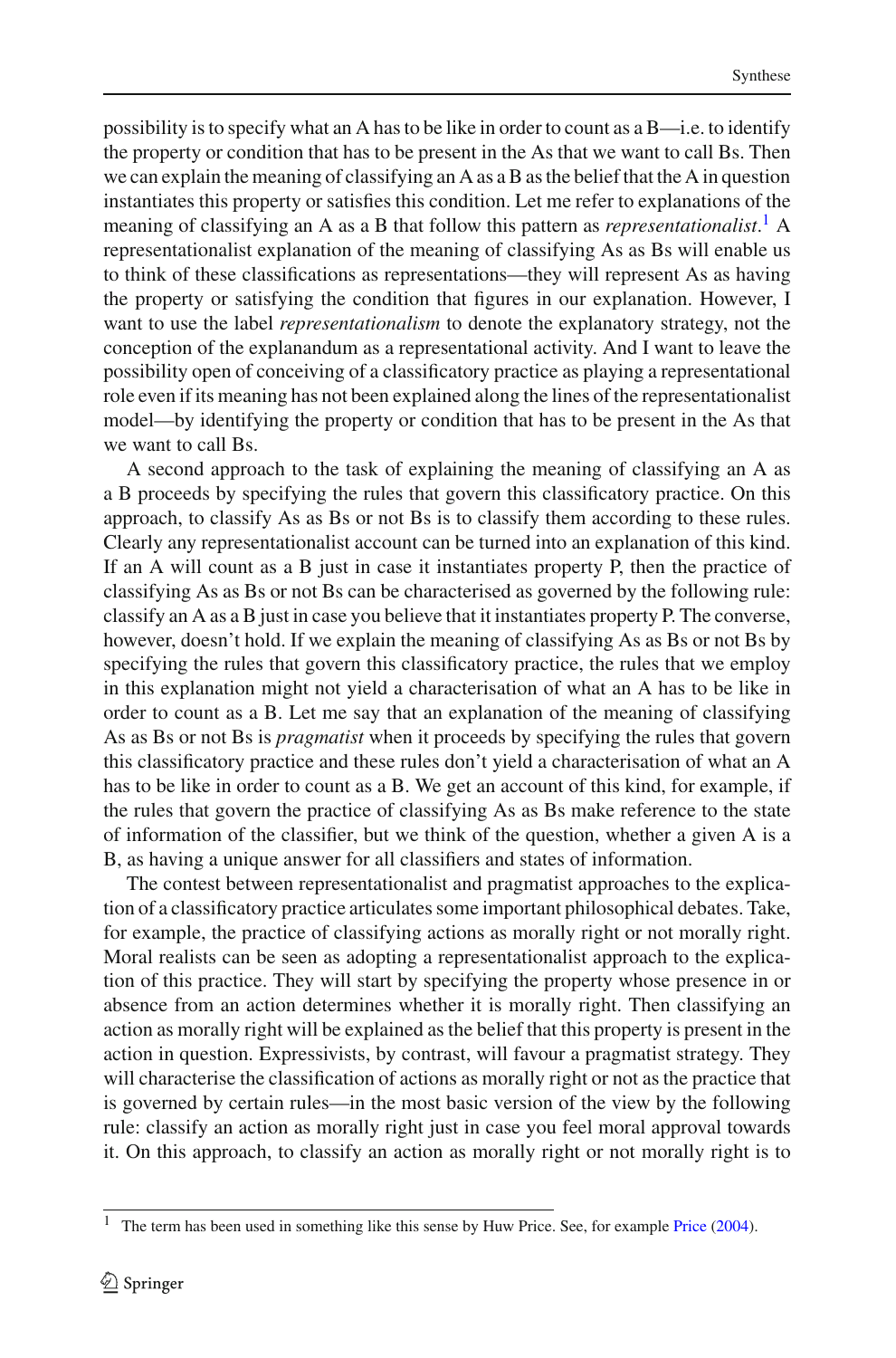classify it according to this rule. But the rule doesn't yield a specification of what an action has to be like in order to count as morally right. The morally right actions are not necessarily those towards which I feel moral approval. My moral sense is subject to change, and I don't take these changes to bring about changes in which actions are morally right. Likewise, my moral sense is often different from those of my peers, but I don't take the moral rightness of an action to be relative to the classifying individual.

To be sure, the debate between realists and expressivists about moral discourse is not only about which strategy we should adopt for explicating moral discourse. It is also about the function of the discourse—about what we are doing when we ascribe "morally right" to an action. Whereas for the moral realist with these ascriptions we represent actions as being a certain way, the expressivist sees these ascriptions instead as expressing the attitude of moral approval towards the actions. However, as I mentioned above, the two issues—explanatory strategy and the function of the discourse or practice—are in principle independent of each other. It is the former—explanatory strategy—that I want to concentrate on here, remaining open to the possibility that a classificatory practice that has been explicated along pragmatist lines might still be characterised as in the business of representing things as being a certain way.

The contest between representationalism and pragmatism can also be applied to the practice of classifying beliefs, judgments or assertions as true or false. Substantive theories of truth can be characterised as versions of representationalism. They will start with a specification of the condition that one of these items has to satisfy in order to count as true. Then classifying one of them as true will be explained as the belief that the truth-property is present in the item in question. But the practice of truth ascription can also be explicated in terms of the rules that govern it—using rules that don't yield a specification of the condition that an item has to satisfy in order to count as true. Elsewhere I have defended an account of the practice of assessing judgments as true or false that follows this template [\(Zalabardo 2016](#page-18-1)).

The contest can also be formulated with respect to the practice of classifying true beliefs according to whether or not they have the status of knowledge. Representationalists, on the one hand, will seek to explicate these classifications by identifying the condition whose satisfaction or otherwise by a true belief will determine whether it should be classified as knowledge. Then the ascription of the status of knowledge to a true belief will be explained as the belief that this condition is satisfied by the true belief in question. Pragmatists, on the other hand, will seek to explicate these classifications by reference to the rules that govern them, using rules that don't yield an informative characterisation of the condition that a true belief has to satisfy in order to count as knowledge.

Robert Brandom's views on knowledge place him squarely on the pragmatist side of this divide. In *Articulating Reasons*, he presents a contrast between two forms that a theory of knowledge can take that is broadly parallel to the contrast I've drawn between representationalism and pragmatism:

Epistemology is usually thought of as the theory of knowledge. But epistemological theories in fact typically offer accounts of when it is proper to *attribute* knowledge: for instance, where there is justified belief, or where true beliefs have resulted from reliable belief-forming processes. Now, a theory of knowl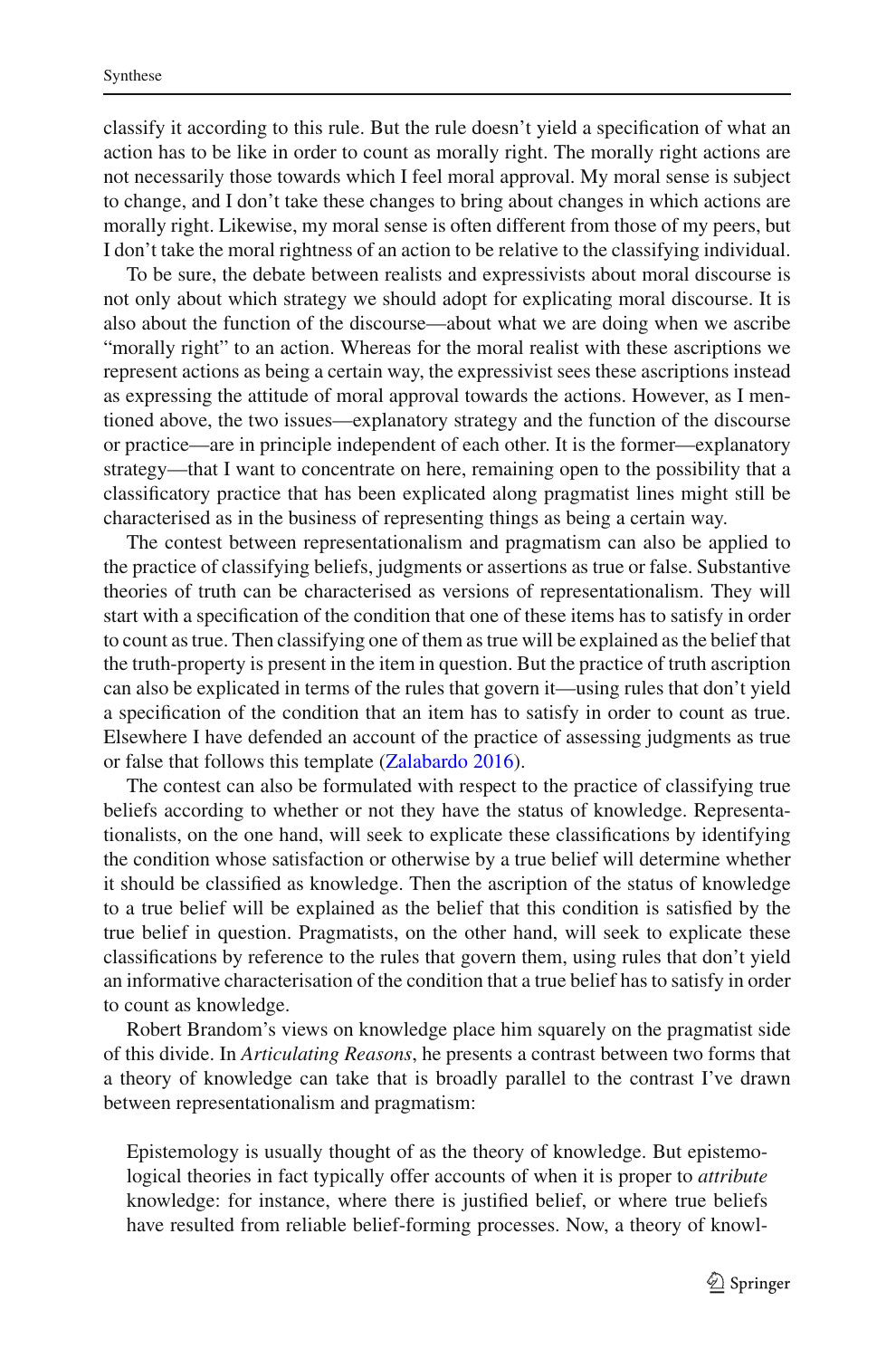edge can take this form. The two might be related as formal to material mode, in Carnap's terminology; instead of asking what X's are, we ask when the term 'X' is properly applied. But the two need not be versions of the same question. In the case of knowledge, I think they stand in a more complex relationship [\(Brandom](#page-18-2) [2000:](#page-18-2) pp.  $117-18$ .

Brandom's own account of knowledge proceeds by focusing on the conditions under which the term 'knowledge' is properly applied:

In calling what someone has 'knowledge', one is doing three things: *attributing* a *commitment* that is capable of serving both as premise and as conclusion of inferences relating it to other commitments, *attributing entitlement* to that commitment, and *undertaking* that same commitment oneself [\(Brandom 2000:](#page-18-2) p. 119).

In his account of when we can attribute entitlement, Brandom incorporates an insight that he extracts from Alvin Goldman's reliabilism:

[...] entitlement may be attributed on the basis of an assessment of the reliability of the process that resulted in the commitment's being undertaken [\(Brandom](#page-18-2) [2000:](#page-18-2) p. 118).

But while he is receptive to reliabilist ideas in this context, Brandom is firmly opposed to a reliabilist version of representationalism—to a reliabilist account of the condition that a true belief has to satisfy in order to count as knowledge. According to Brandom, reliabilism doesn't have the resources to accomplish this task. His discussion is focused on Goldman's process reliabilism, but he clearly wants to draw a more general conclusion:

When we understand properly the sense in which facts about the reliability of a mechanism can be objective, we see that appeals to objective probability fall short of enabling fully naturalistic accounts of knowledge [\(Brandom 2000](#page-18-2): p. 112).

Process reliabilism is not the only way in which we can appeal to objective probability in our account of knowledge. In [Zalabardo](#page-18-3) [\(2012\)](#page-18-3), I defended an analysis of knowledge in which tracking the truth is a sufficient condition for a true belief to have the status of knowledge, with truth-tracking construed, not in terms of subjunctive conditionals, as in Nozick's original proposal [\(1981\)](#page-18-4), but, following [Roush](#page-18-5) [\(2005\)](#page-18-5), using conditional probabilities.

My primary goal in the present paper is to provide a critical assessment of Brandom's arguments against reliabilism—from the point of view of the version of the truth-tracking account that I favour. I am going to argue that this analysis of knowledge is not undermined by Brandom's arguments. I will then contend that the representationalist account of knowledge sustained by this analysis is perfectly compatible with a pragmatist explication of belief and truth ascriptions.

<span id="page-3-0"></span><sup>2</sup> See also Brandom [\(1994](#page-18-6): p. 212).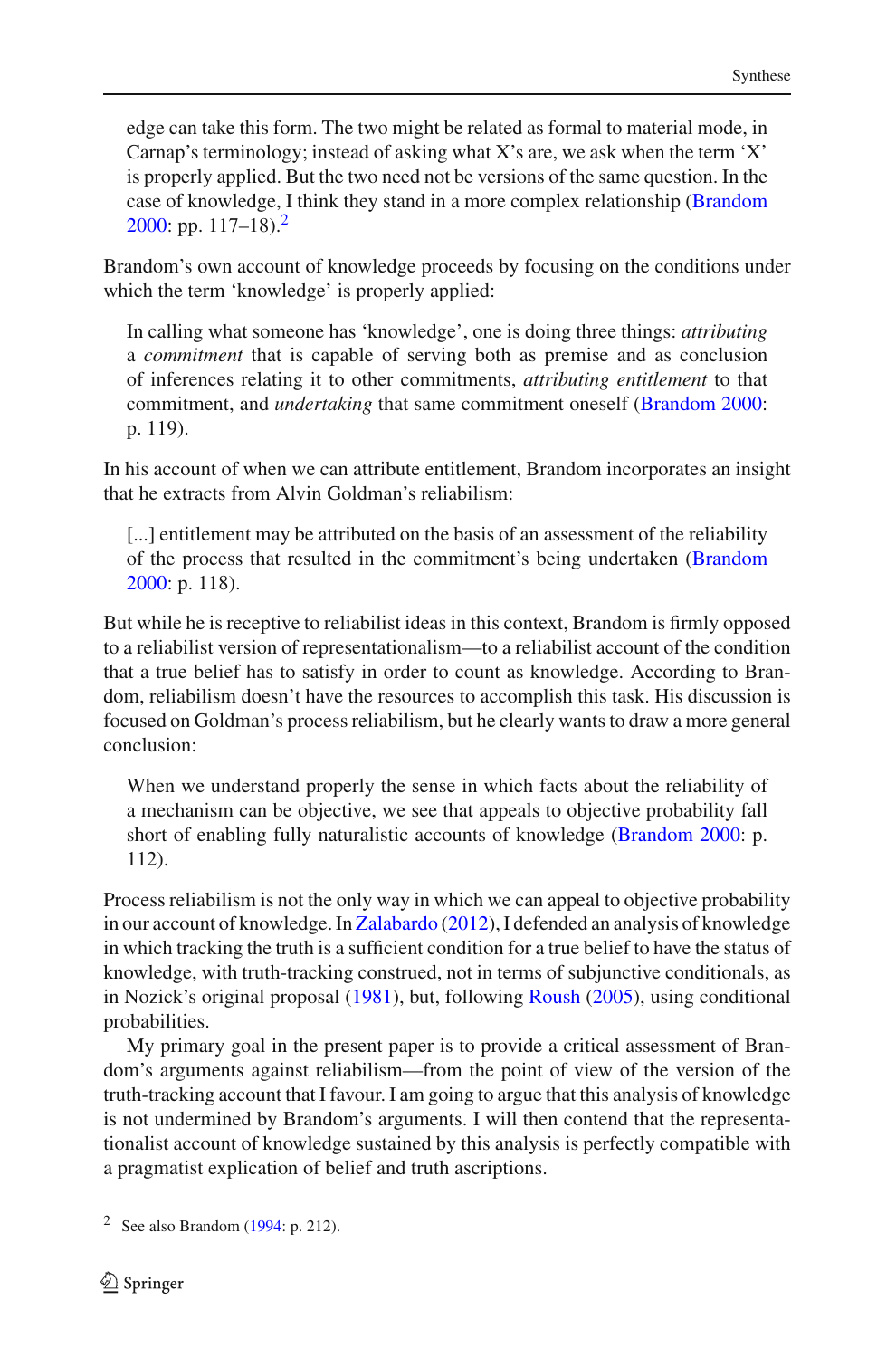# <span id="page-4-0"></span>**2 Barn facades**

The problem that Brandom invokes to undermine reliabilism is what has come to be known as the *problem of generality*, first noted by [Goldman](#page-18-7) [\(1979](#page-18-7)) and developed in detail by [Feldman](#page-18-8) [\(1985](#page-18-8)) and [Conee and Feldman](#page-18-9) [\(1998\)](#page-18-9). In Goldman's presentation, the problem arises from the fact that the process-token that produces a belief will be an instance of several process-types. These types might have different degrees of reliability. Hence to determine the epistemic status of the belief, the reliabilist would have to specify which of these types is epistemically relevant. Brandom presents the problem as arising from a fact about objective probabilities:

An objective probability can be specified only relative to a reference class. And […] the world as it objectively is, apart from our subjective interests and concerns (paradigmatically, explanatory ones), does not in general privilege one of the competing universe of possible reference classes as the correct or appropriate one [\(Brandom 2000:](#page-18-2) pp. 112–13).

Brandom illustrates the point with a version of the fake-barn thought experiment that Goldman had deployed against causal theories of knowledge [\(Goldman 1976](#page-18-10)). Brandom asks us to consider a normal perceiver in standard conditions who is looking at a barn and forms as a result the belief that there's a barn in front of him. As in Goldman's original example, Brandom asks us to imagine that the barn the subject is looking at is located in Barn Facade County. The only real barn in the county is the one the subject is looking at. The county contains, in addition, 999 barn facades, visually indistinguishable from actual barns. If the subject had been looking at one of the barn facades, he would have formed the belief that he was looking at a barn.

Goldman expects the case, thus described, to elicit the intuition that the subject's true belief that there's a barn in front of him is not knowledge, because it was formed by a belief-forming process that's not reliable—in the circumstances prevailing in Barn Facade County, where the belief was formed. But Brandom seeks to undermine the legitimacy of this verdict by adding some details to Goldman's example:

For suppose that Barn Facade County is one of a hundred counties in the state, all the rest of which eschew facades in favor of actual barns. Then, considered as an exercise of a differential responsive disposition within the *state*, rather than within the county, our subject's process of perceptual belief-formation may be quite reliable, and hence when it in fact yields correct beliefs, it may underwrite attributions of perceptual *knowledge.* But then, if the whole country, consisting of fifty larger states, shares the habits of Barn Facade County—so that over the whole country (excepting this one state) facades predominate by a large margin then considered as a capacity exercised in the *country*, the very same capacity will count as quite *un*reliable, and hence as insufficient to underwrite attributions of knowledge. And then again, in the whole *world,* barns may outnumber facades by a large margin. So considered with respect to that reference class, the capacity would once again count as reliable. And so on. Do we need to know about the relative frequencies of barns and facades in the solar system or the galaxy in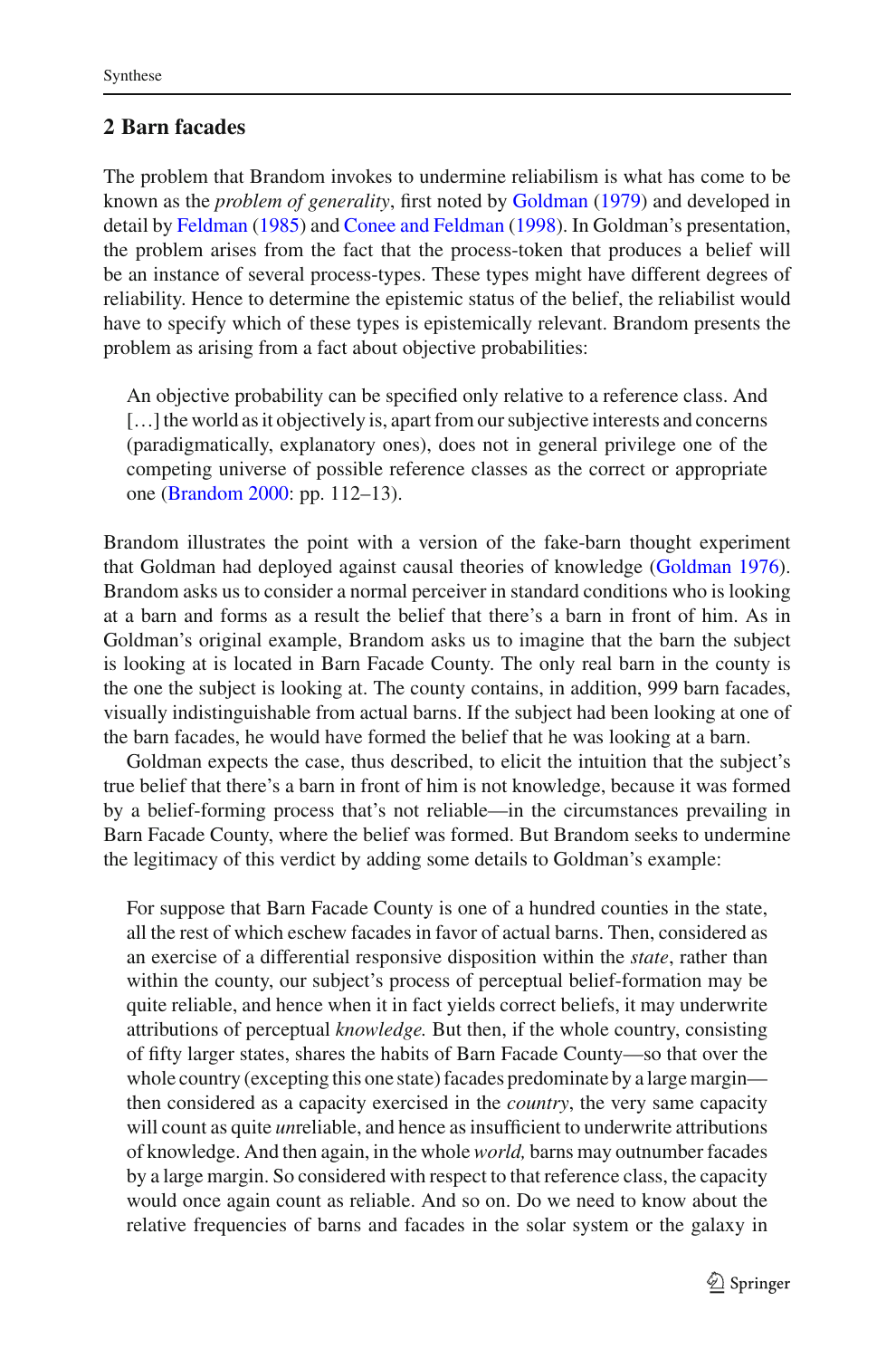order to answer questions about the cognitive status of our subject's beliefs? [\(Brandom 2000:](#page-18-2) pp. 115–16)

Goldman readily accepts the challenge to process reliabilism illustrated by Brandom's example, and in *Epistemology and Cognition* he tentatively puts forward a strategy for meeting it [\(Goldman 1986](#page-18-11): pp. 50–51). Brandom doesn't discuss Goldman's or any other attempted solution. In his view, no solution could ever work, as nothing in the world singles out a unique level of generality as epistemically significant:

Which is the correct reference class? Is the perceiver an objectively reliable identifier of barns or not? I submit that the facts as described do not determine an answer. Relative to each reference class there is a clear answer, but nothing in the way the world is privileges one of those reference classes, and hence picks out one of those answers [\(Brandom 2000:](#page-18-2) p. 116).

My goal here is not to assess Goldman's solution, or indeed the ability of process reliabilism to meet Brandom's challenge. I am going to argue instead that a different strategy for explicating non-inferential knowledge in terms of objective probabilities has the resources for overcoming Brandom's challenge.

The strategy that I want to explore belongs to the truth-tracking tradition. Truth-tracking conditions for knowledge were formulated by Nozick as subjunctive conditionals [\(1981\)](#page-18-4). In order to track the truth, according to Nozick, a belief has to be *sensitive* and *adherent*. [3](#page-5-0) S's belief that p is sensitive just in case if p were false S would not believe p, and adherent just in case if p were true S would believe p. But as Roush has shown, these conditions can also be naturally expressed in terms of conditional probabilities [\(2005](#page-18-5)). Sensitivity is now expressed as a low probability of S believing p if p is false, i.e. a low value for pr(Bel(p)| ∼p) (or, equivalently, a high value for pr(∼Bel(p)| ∼p)), and adherence as a high probability of S believing p if p is true, i.e. a high value for  $pr(Bel(p)|p)$ .<sup>[4](#page-5-1)</sup> Roush treats high levels of probabilistic sensitivity and adherence of a true belief as individually necessary and jointly sufficient conditions for knowledge by truth tracking. Her account also contemplates a second way in which a true belief can acquire the status of knowledge, besides truth tracking, but here we shall not be concerned with this aspect of her position. My goal in the remainder of this section is to consider how Brandom's challenge to reliabilism can be adapted to target probabilistic tracking, and to argue that, in this case, the challenge doesn't succeed.

Let BARN denote the proposition that there is a barn in front of our subject. The sensitivity of his belief in this proposition will be expressed by the value of pr(∼Bel(BARN)| ∼BARN) and its adherence by the value of pr(Bel(BARN)|BARN). How does the presence of fake barns affect these values? We can easily see that the adherence of the belief will be unaffected: the presence of fake barns in the vicinity should have no influence on what the subject believes when he is in front of a genuine

<span id="page-5-0"></span><sup>3</sup> Nozick himself used the term *sensitivity* as synonymous with *truth-tracking*, and refers to what I'm calling *sensitivity* as *variation*. For my use of the label see, e.g., DeRose [\(1995](#page-18-12): p. 27) and Williamson [\(2000](#page-18-13): p. 148).

<span id="page-5-1"></span><sup>&</sup>lt;sup>4</sup> Following Nozick, Roush adds to her formulation of the adherence of S's belief that p the condition that the value of pr(Bel(∼p)|p) should be low [\(Roush 2005](#page-18-5): p. 45).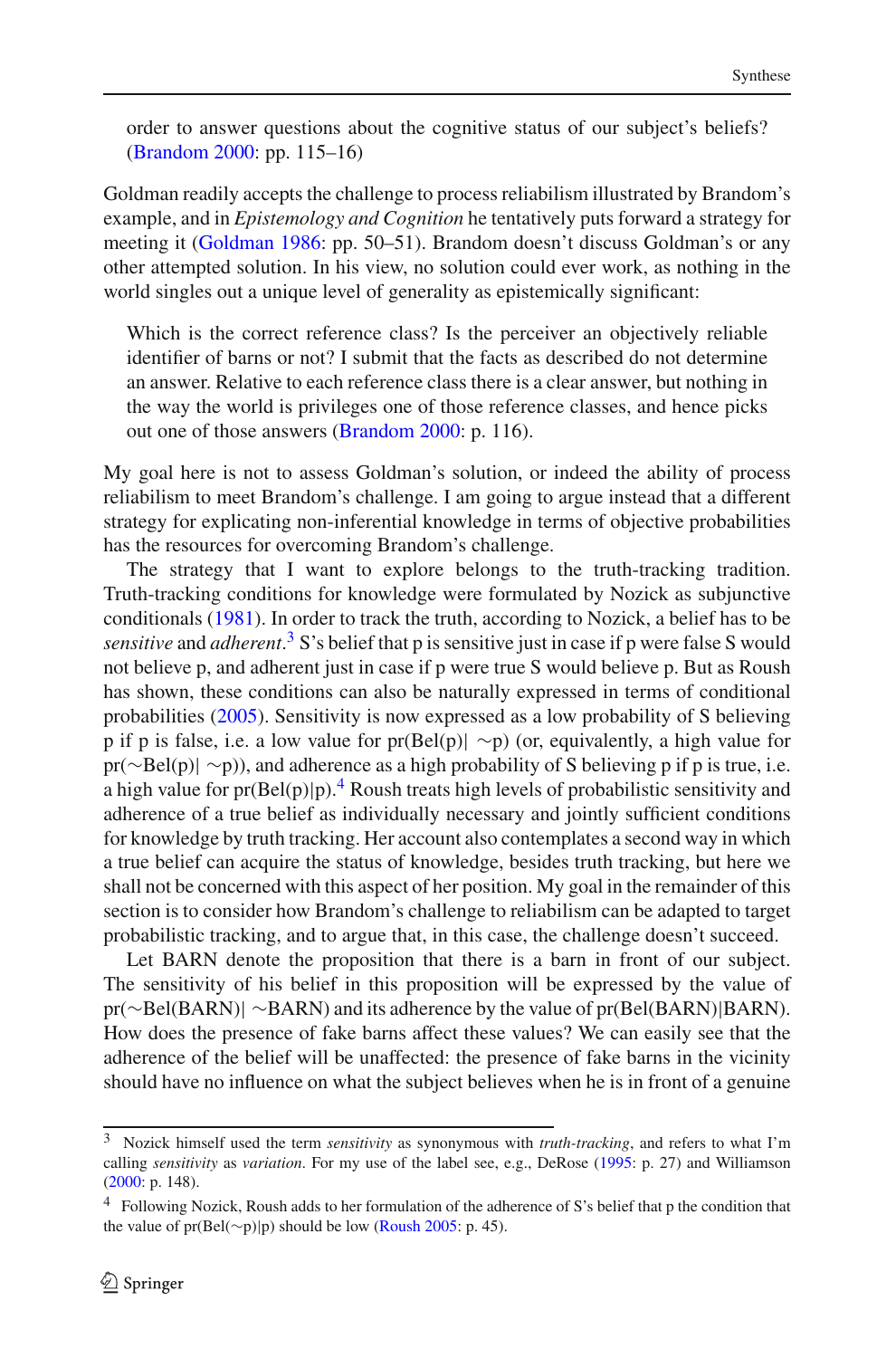barn. Its sensitivity, by contrast, will be reduced. Surely the fact that our subject is surrounded by fake barns can be expected to increase the probability that he forms the belief that there is a barn in front of him when there isn't one. This will happen whenever he is placed in front of one of the fakes. By reducing its sensitivity, fake barns can in principle prevent the subject's true belief that there's a barn in front of him from attaining the status of knowledge, on the probabilistic tracking account.

We can consider the situation in light of a principle that I call *distribution* [\(Zalabardo](#page-18-3) [2012:](#page-18-3) p. 112), according to which the value of the sensitivity of the subject's belief in BARN (pr(∼Bel(BARN) | ∼BARN)) can be rewritten as follows—with FAKE denoting the proposition that the subject is in front of a fake barn:

pr(∼Bel(BARN) | ∼BARN & FAKE) · pr(FAKE | ∼BARN) + pr(∼Bel(BARN) | ∼BARN & ∼FAKE) · pr(∼FAKE | ∼BARN)

I take it to be common ground (1) that pr(∼Bel(BARN) | ∼BARN & FAKE) has a low value, since barn facades are so convincing, and (2) that pr(∼Bel(BARN) | ∼BARN & ∼FAKE) has a high value—the subject is highly unlikely to form the belief that he is in front of a barn when he occupies what I propose to label as*transparently barnless locations* (TBLs)—containing neither a real barn nor a barn facade. This suggests that the sensitivity of the belief will depend on the ratio of TBLs to facades. An increase in this ratio will increase the value of pr(∼FAKE | ∼BARN) and reduce the value of pr(FAKE | ∼BARN). And this, in turn, will increase the sensitivity of the belief.

At this point the proposal appears to face a version of Brandom's challenge. The ratio of TBLs to fakes, and hence the sensitivity of the belief, will depend on which geographic area we treat as epistemically significant. In Barn Facade County this ratio will be very low, and the belief will be very insensitive relative to this geographic area. In the state as a whole, however, the ratio will be much higher, thanks to the TBLs to be found in the remaining 99 counties, with no additional fakes to compensate. Hence, relative to the state, the belief will count as sensitive. But the fakes in the rest of the country will lower the ratio again, bringing down once more the sensitivity of the belief. Brandom's challenge to reliabilism can be easily adapted to probabilistic tracking:

Which is the correct reference class? Is the subject's belief that there's a barn in front of him sensitive or not? I submit that the facts as described do not determine an answer. Relative to each reference class there is a clear answer, but nothing in the way the world is privileges one of those reference classes, and hence picks out one of those answers.

This adaptation of Brandom's challenge focuses on the question, how far out a barn facade (or a TBL) can be located and still be allowed to affect the sensitivity of the belief. Brandom's point would be that different answers to this question will yield different values for the sensitivity of the belief, and hence different verdicts on the status of the belief as knowledge, on the probabilistic-tracking account, but there is no non-arbitrary way of picking one of these answers. I'm going to argue, to the contrary, that the question can receive a perfectly natural, principled answer.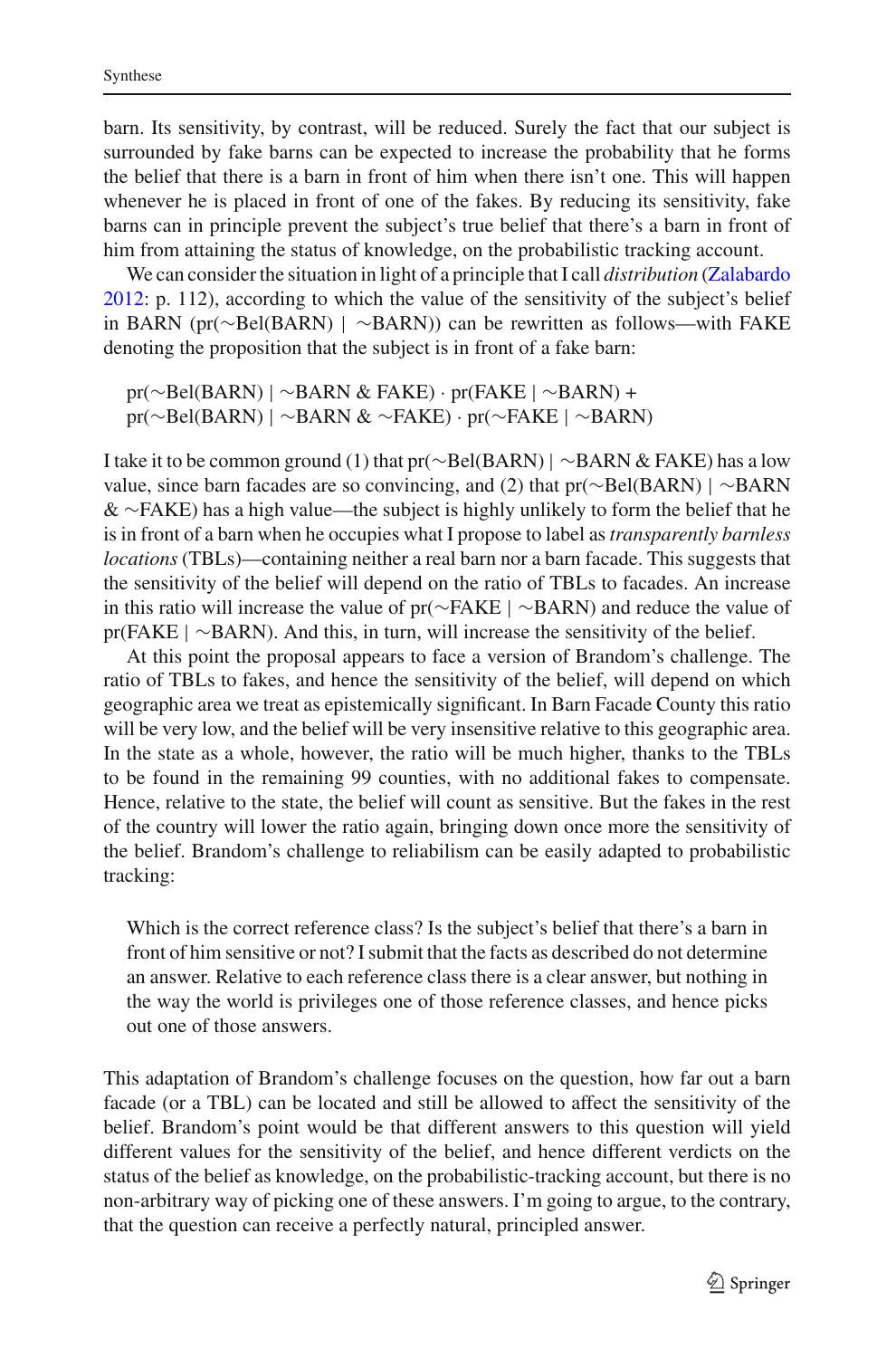In order to motivate this answer, we need to consider the intuitive reason why barn facades are supposed to undermine the epistemic status of a true belief in BARN. I want to suggest that the reason has to do with the risk they pose of the subject believing BARN in error. Knowledge intuitively requires that this risk should be low, but barn facades increase the risk: if the subject had been placed in front of one of them, he would believe BARN in error.

However, not all barn facades will increase this risk to the same extent. The risk of error posed by a given barn facade can be expected to be an inverse function of the probability that the subject is located in front of it. Barn facades in locations that the subject is highly likely to occupy can be expected to lead to significant increases in the risk of error, while facades in locations that the subject is less likely to occupy will not affect the risk to the same extent. I take it that these considerations underlie the epistemic significance of the political borders in Brandom's example: it is assumed that the subject is more likely to be placed in front of barn facades in his home county than in front of those in other counties in the state, more likely to be placed in front of these than in front of out-of-state facades, etc.

The probability that the subject will occupy a given location will be affected by many factors, but I propose to simplify matters by assuming that it is determined by distance alone—that as the distance between a subject and a facade increases, the probability that the subject is located in front of it will be uniformly reduced. On this assumption, the risk of error posed by a given barn facade will be an inverse function of the distance between the facade and the subject. Close-by facades will bring about substantial increases in the risk that the subject believes BARN in error, more distant facades will bring more moderate increases in the risk of error, and remote facades will produce only insignificant increases in this risk.

These reflections ground a non-arbitrary way of picking an answer to the question, how far out a facade can be located and still be allowed to affect the status of the subject's belief in BARN as knowledge. The answer is this: all facades should be taken into account, but the extent to which they undermine this status should vary with the distance between the subject and the location of the facade—as this distance increases, facades should pose a smaller obstacle to the status of the belief as knowledge. Likewise, all TBLs should be allowed to boost the claim of the belief to this status, but their influence should decrease as the distance from the subject increases. And for remote barnless locations, which the subject is very unlikely to occupy, whether or not they contain a facade should have only a marginal influence on whether the belief is knowledge.

Notice, finally, that this is the answer that we obtain if we treat probabilistic sensitivity as a necessary condition for knowledge. As we saw above, given the subject's doxastic dispositions, the value of pr(∼Bel(BARN)| ∼BARN) will decrease as the value of pr(FAKE | ∼BARN) increases. This value, in turn, will be increased by barn facades and reduced by TBLs. But the influence on this value of an individual facade or TBL will decrease as its distance from the subject increases, on the assumption, once more, that the subject is more likely to occupy nearby locations than more distant ones. As a result, the 999 facades in Barn Facade County will drive the sensitivity of the belief down. The 99 fakeless counties in the state will drive it back up, but are unlike to neutralize the effect of the fakes in Barn Facade County. The fakes in the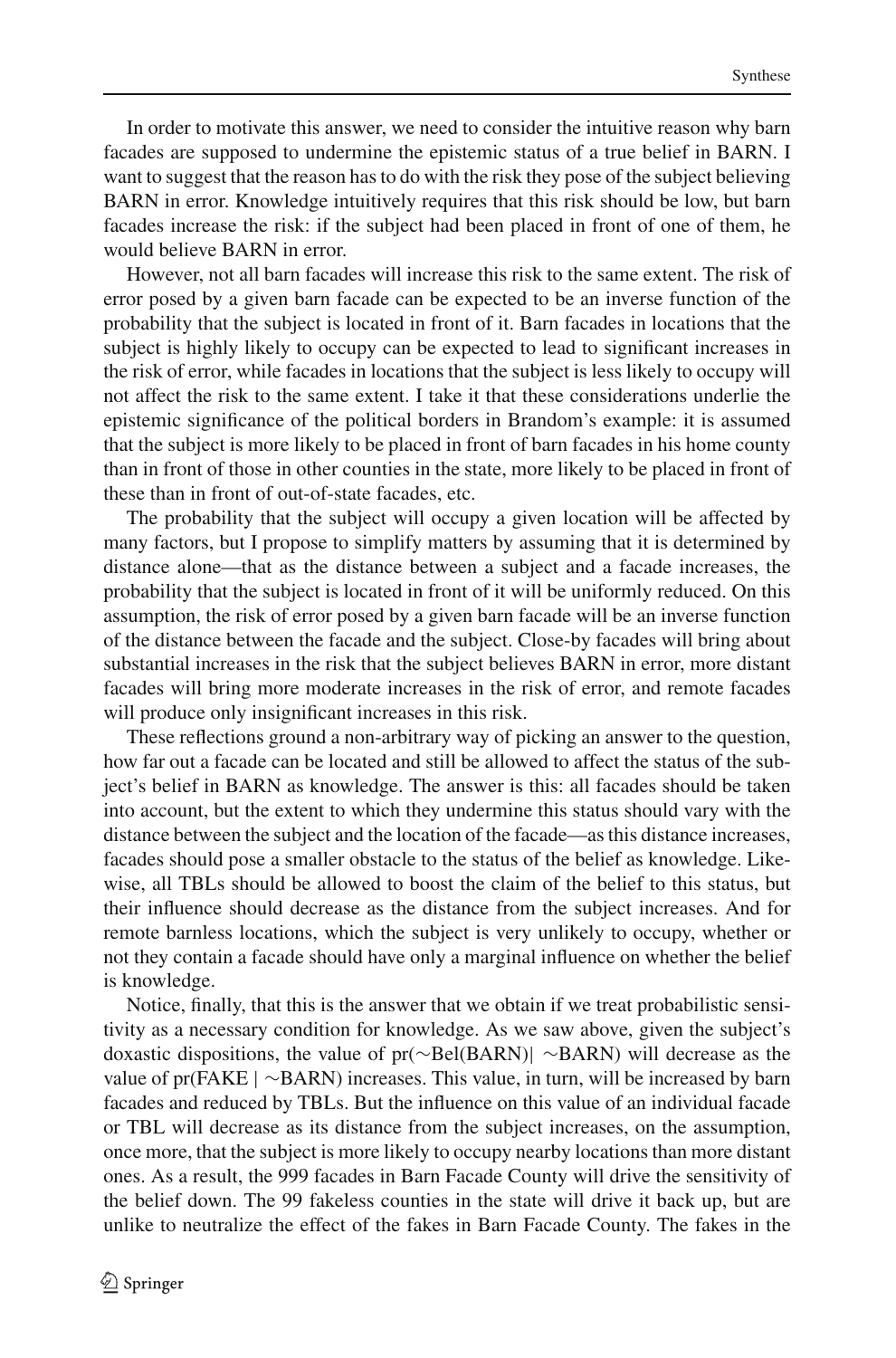remaining 50 states will once again drag the sensitivity of the belief down, but won't compensate for the increase effected by the fakeless counties in the state, etc. And the content of the barnless locations in the rest of the world or the galaxy will only have an insignificant effect on the sensitivity of the belief, given the very low probability that the subject occupies one of these locations. In practice, the 999 fakes in Barn Facade County can be expected to drive the value of pr(∼Bel(BARN)| ∼BARN) so far down that it will remain below the threshold for knowledge whatever happens beyond the county's borders, let alone further away. The advocate of probabilistic tracking can give a negative answer to Brandom's rhetorical question: "Do we need to know about the relative frequencies of barns and facades in the solar system or the galaxy in order to answer questions about the cognitive status of our subject's beliefs?" No, we don't, since the probability that the subject occupies those (barnless) locations is so low that what he would believe if he occupied them can only have a negligible influence on the sensitivity of his belief.

I conclude that, when levelled against probabilistic tracking, Brandom's challenge can receive a plausible answer: if we treat probabilistic sensitivity as a necessary condition for knowledge, each barn facade will affect the status of the belief as knowledge to the extent that it should, given its location. Objective probabilities, deployed in this way, can overcome Bandom's challenge.

#### <span id="page-8-1"></span>**3 Generality strikes back**

In the previous section I've argued that probabilistic tracking has the resources for dealing with Brandom's version of the problem of generality. However, this victory might be short-lived, since, according to Roush, probabilistic-tracking accounts of knowledge face another version of the problem. According to her, the problem is faced, in some form or another, by any externalist view. The problem is, she tells us,

saying in general and in a principled way the level of generality or specificity at which facts about the world are to be described when they enter into judgments of whether the subject's belief has the right relation to the facts to be counted as knowledge [\(Roush 2005](#page-18-5): p. 76).

For probabilistic tracking, the problem takes the form of specifying which probability functions we are using. This involves, among other things, specifying "which statements to fix as they are in the actual world and which to allow to take other values" [\(Roush 2005:](#page-18-5) p. 75).

On the account of probability that I favour, probabilities arise from the nomological order—they are determined by the laws of nature [\(Zalabardo 2012](#page-18-3): pp. 68–70).<sup>[5](#page-8-0)</sup> Hence in order to obtain the probabilities that figure in my account of knowledge all we need

<span id="page-8-0"></span><sup>5</sup> See [Lewis](#page-18-14) [\(1986](#page-18-14), [1994](#page-18-15)). The notion of probability presupposed by my account of truth tracking differs from Lewis' in two important respects. First, propositions can have non-trivial probabilities even in a deterministic world. See [Hoefer](#page-18-16) [\(2007](#page-18-16)) and [Glynn](#page-18-17) [\(2010\)](#page-18-17) for proposals as to how to achieve this. Second, propositions about past events can have non-trivial probabilities. We can achieve this by rejecting Lewis' idea that the history of the universe is taken into account in the determination of probabilities. See [Hoefer](#page-18-16) [\(2007](#page-18-16)).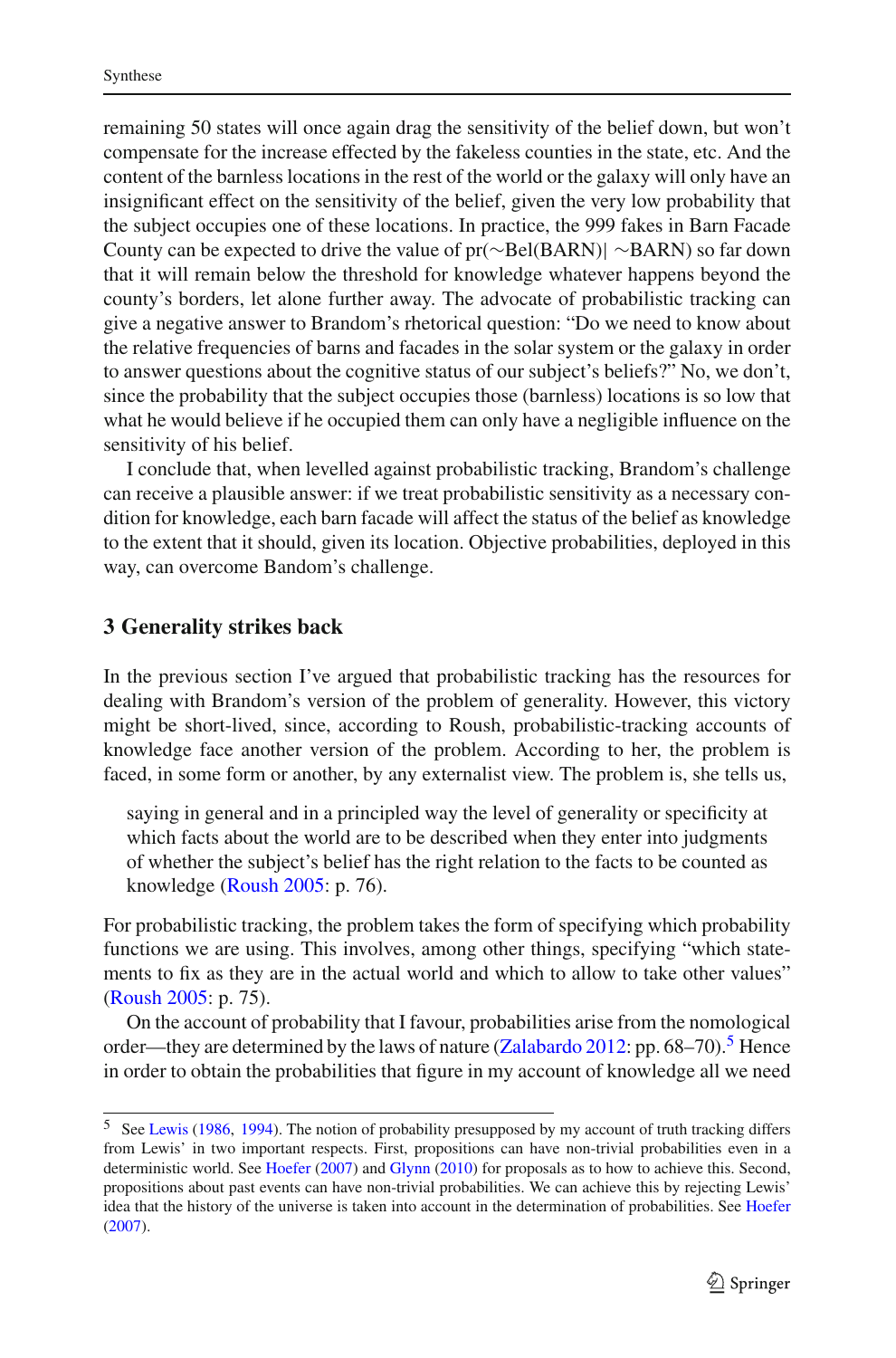to fix is the relevant nomological facts. Let me use the label *generalism* for this position on how to specify the probabilities that figure in the tracking conditions.

Roush rejects generalism. She thinks that the view that "nothing except general facts about things and the way they work is fixed" will have disastrous consequences [\(Roush](#page-18-5) [2005:](#page-18-5) p. 78). I am going to argue that the difficulties that Roush raises for generalism are specific to her version of probabilistic tracking. On the version of the position that I have defended [\(Zalabardo 2012\)](#page-18-3), generalism doesn't face these difficulties.

The first problem that Roush considers is posed by cases in which the probability of S believing p given p is extremely small simply because the probability that S will form a belief on p is extremely small. She illustrates the point by taking S to be a palaeontologist and p the proposition that dinosaur Bob, which S has been studying, was a vegetarian. Under the right circumstances, we would want to say that S knows p, however, S's belief that p will have a very low level of adherence:

From the point of view of a world where there was a male vegetarian dinosaur at the appropriate time and other things are constrained to be as they have been since only insofar as p's truth and the way things generally work constrain that, S cannot be said to be likely to form any belief at all about Bob. She might have been a carpenter or taxicab driver or any number of other things instead of a palaeontologist. In fact, S might not have existed at all, or might have existed but died in the car crash she narrowly escaped ten years ago, all of which says that condition IV [adherence] is not fulfilled [\(Roush 2005:](#page-18-5) p. 78).

This kind of case certainly poses a problem for Roush, since she treats a high level of adherence as a necessary condition for knowledge by tracking. Given the low level of adherence of the palaeontologist's belief, generalism would force Roush to conclude that the palaeontologist's belief doesn't track the truth. To solve the problem, she proposes to depart from generalism by stipulating "that the probability functions used to evaluate IV assign probability 1 to the claim that either S believes p or S believes –p" [\(Roush 2005:](#page-18-5) p. 79).

Another problem that Roush raises for generalism is that it doesn't fix anything "about the actual situation in which the subject came to believe, and her placement in it" [\(Roush 2005](#page-18-5): p. 79). This is a problem because

if we did not fix something here, there could be an overwhelming number of scenarios considered in which our subject was not even present and so would have a 50–50 chance of forming either belief on the assumption that she formed one or the other belief [\(Roush 2005:](#page-18-5) p. 79).

Roush worries that this would have a swamping effect that would prevent us from treating as knowledge beliefs to which we should accord this status. In order to overcome this problem, Roush contends, we need to abandon generalism in favour of a more restrictive specification of the probability functions used in evaluating the tracking conditions.

I agree with Roush that generalism makes her account yield incorrect knowledge verdicts. Hence her version of probabilistic tracking requires a more involved specification of which probabilistic functions are being used to determine the adherence and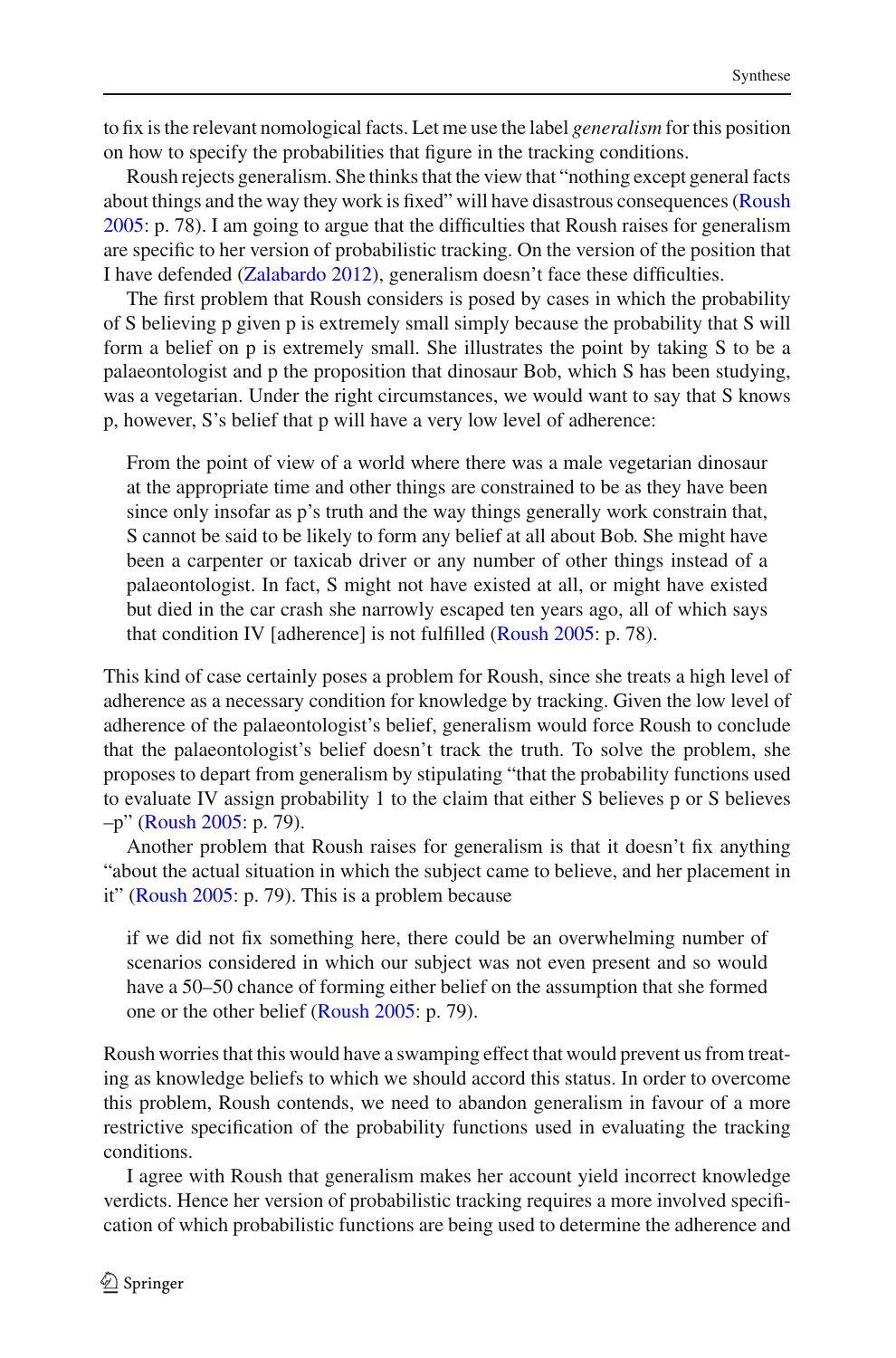sensitivity of beliefs—i.e. a solution to her version of the problem of generality. I want suggest, however, that the difficulties are specific to her version of the view, and they not affect the account that I defended in [Zalabardo](#page-18-3) [\(2012](#page-18-3)). The difference between the two accounts that matters for our purposes is that whereas Roush treats high absolute values of probabilistic adherence and sensitivity as necessary conditions for knowledge by tracking, I replace this with treating a high *ratio* of adherence to sensitivity (pr(Bel(p)|p)/pr(Bel(p)| ∼p)), to which I refer as the *tracking ratio* of a belief, as a necessary condition for knowledge by tracking. On my account, what matters for truth tracking is not how likely the subject is to believe p if p is true, or how unlikely she is to believe p if p is false. What matters instead is how much *more* likely she is to believe p if p is true than if it is false. As I argue in Zalabardo [\(2012:](#page-18-3) pp. 213–14), this approach can be defended on independent grounds. One consequence of focusing on tracking ratios is that sensitivity plays a more important role than adherence in determining whether a belief tracks the truth, as I argue it should be Zalabardo [\(2012](#page-18-3): pp. 45–49). Low levels of sensitivity (high values for pr(Bel(p)| ∼p)) will of necessity result in low tracking ratios, since  $pr(Bel(p)|p)$  is at most 1. Low levels of adherence, by contrast, are always in principle compatible with high tracking ratios, provided that they are accompanied by sufficiently high levels of sensitivity (sufficiently low values for  $pr(Bel(p) \sim p)$ ).

What matters for our purposes here is that by shifting from high absolute levels of adherence and sensitivity to a high tracking ratio as our necessary condition for knowledge by tracking we circumvent the difficulties faced by Roush's position with generalism. Consider first the palaeontologist's belief that dinosaur Bob was a vegetarian. The possibility that she might have been a carpenter, died in a car crash, etc. won't affect the tracking ratio of her belief, since it has the same deflating effect on its denominator as on its numerator. Both values will be lowered, as Roush argues, but there's no reason to think that their ratio will change. A similar situation obtains with respect to the second problem, concerning the swamping effect of scenarios in which the subject is not even present. Once again, the problem disappears as soon as we move from requiring absolute levels of adherence and sensitivity to concentrating on the ratio of the two. For the swamping effect of these scenarios can be expected to affect the denominator of the tracking ratio as much as its numerator. Both will be lowered, in principle to the same degree, e.g. by the possibility that the subject was not even present.

In sum, generalism, combined with Roush's account of truth tracking in terms of absolute values of adherence and sensitivity, yields counterintuitive results. But when we combine generalism with my account of truth tracking in terms of the tracking ratio, the problem disappears. I conclude that the difficulties have to do, not with generalism, but with Roush's specific version of probabilistic tracking. The version I favour has the resources for overcoming this manifestation of the problem of generality.

#### **4 Justificatory internalism**

Brandom uses the label *justificatory internalism* for the view that justification is the only knowledge-making feature—the only feature that can turn a true belief into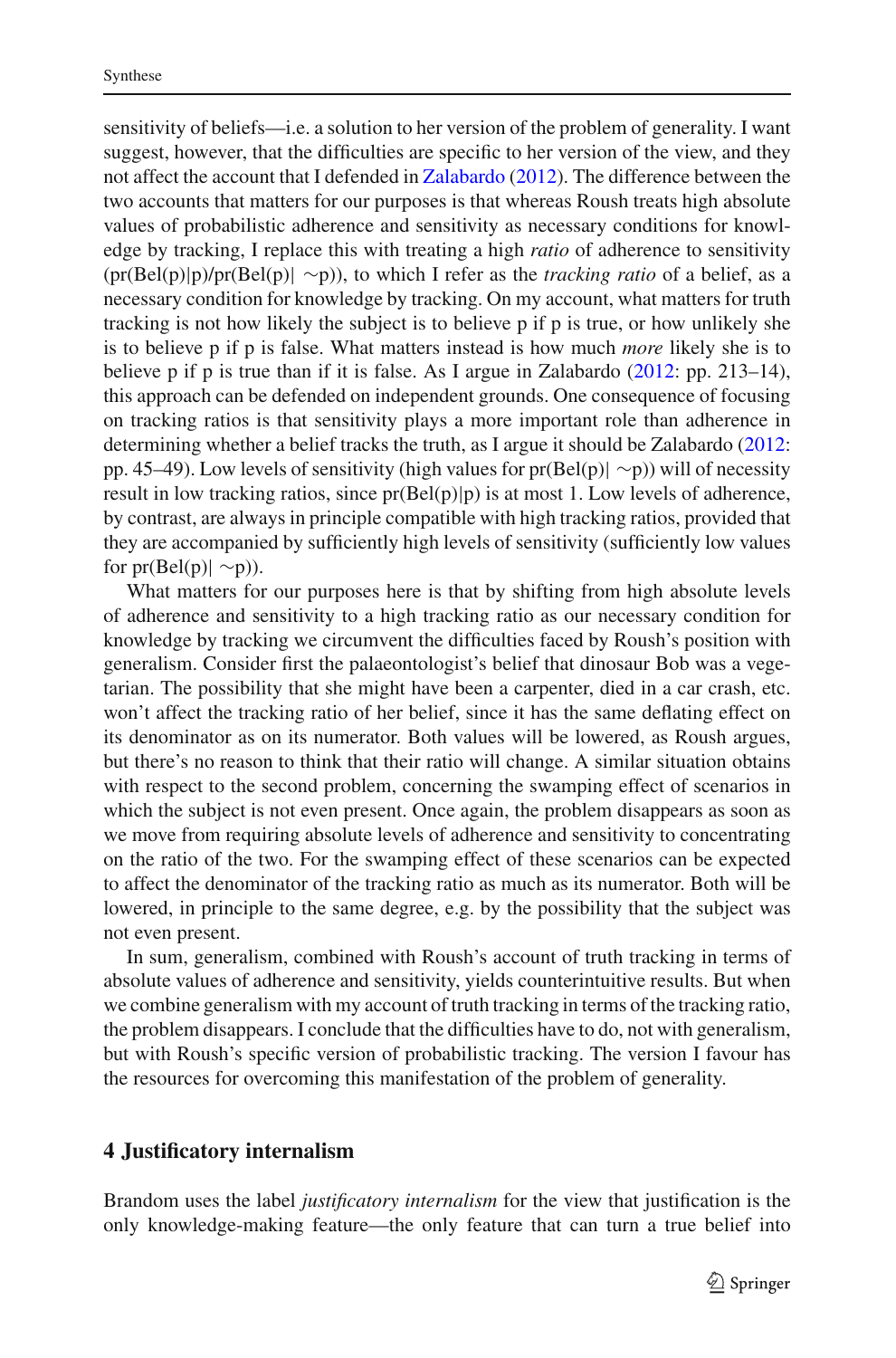knowledge. As Brandom explains, justification cannot be taken to require that the belief was formed as a result of a process of inference [\(Brandom 2000](#page-18-2): p. 211). On any plausible version of justificatory internalism, a non-inferential belief will count as justified so long as the subject is able to produce suitable justifications for it.

Reliabilism is in direct conflict with justificatory internalism. According to reliabilism, justification is not the only knowledge-making feature:

true beliefs can, at least in some cases, amount to genuine knowledge even where the justification condition is not met (in the sense that the candidate knower is unable to produce suitable justifications), provided the beliefs resulted from the exercise of capacities that are *reliable* producers of true beliefs in the circumstances in which they were in fact exercised [\(Brandom 2000:](#page-18-2) p. 97).

Brandom refers to this claim as the *Founding Insight* of reliabilist epistemologies. Brandom's attitude towards the Founding Insight has two components. On the one hand, he accepts that there are cases in which a true belief qualifies for the status of knowledge by virtue of the fact that it has been reliably formed, even though the justification condition is not satisfied. At the very least, he thinks that this kind of case is "coherent and intelligible" [\(Brandom 2000](#page-18-2): p. 105). On the other hand, he thinks that cases of this kind are in principle exceptional:

The proper lesson to draw from the tension involved in the sorts of examples of knowledge to which the Founding Insight draws our attention, I think, is not that those examples are incoherent but that they are in principle exceptional [\(Brandom 2000:](#page-18-2) p. 106).

Let me refer to the following as *Brandom's exceptionality claim*:

Cases in which a true belief qualifies for the status of knowledge by virtue of the fact that it has been reliably formed, even though the justification condition is not satisfied, are in principle exceptional.

Brandom's exceptionality claim can be seen as reducing the appeal of reliabilist accounts of knowledge. Reliabilists will typically want to go beyond the claim of the Founding Insight that reliable formation is the knowledge-making feature in some instances of knowledge. Their claim is that reliable formation is the *only* knowledgemaking feature:

REL: Reliable formation is the only feature that can confer on a true belief the status of knowledge.

As Brandom explains, REL doesn't entail that adequate reasons can't confer on a true belief the status of knowledge. What it does entail is that knowledge by adequate reasons should be construed as a special case of knowledge by reliable formation: "Accepting only beliefs one *could* give reasons for […] is, under many circumstances, a reliable technique of belief formation" [\(Brandom 2000](#page-18-2): p. 99).

Brandom's exceptionality claim would offer the justificatory internalist a strategy for resisting REL. She could argue that, given that the cases of knowledge that justificatory internalism can't explain are in principle exceptional, the Founding Insight offers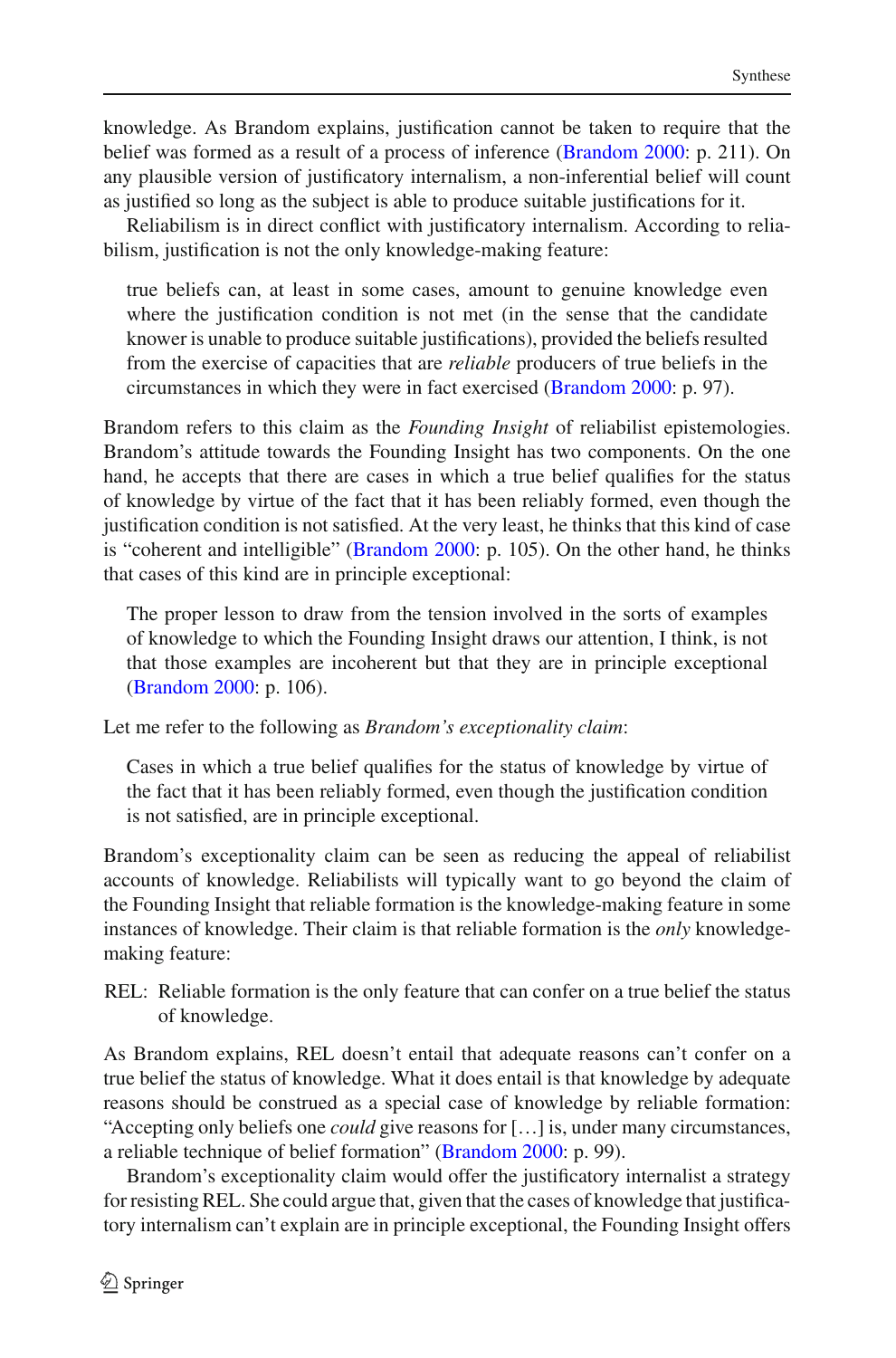no support for the adoption of REL. All it supports is the replacement of full-strength justificatory internalism with a mitigated version of the view:

MJI: Justification is the feature that turns most true beliefs into knowledge. There may be also true beliefs that are turned into knowledge by being reliably formed, but these are in principle exceptional.

In the presence of Brandom's exceptionality claim, the justificatory internalist will be able to claim that MJI is more faithful than REL to the spirit of the Founding Insight. My main goal in the present section is to argue that Brandom hasn't provided a cogent line of reasoning in support of his exceptionality claim.<sup>6</sup>

Brandom seeks to derive the exceptionality claim from his views about the intrinsic role played in the concept of belief by the ability to produce reasons:

It is at the very least unclear that we can make sense of a community of believers who, while often holding true beliefs, and generally acquiring them by reliable mechanisms, *never* are in a position to offer reasons for their beliefs [\(Brandom](#page-18-2) [2000:](#page-18-2) p. 107).

By contrast,

we *can* make sense of a community whose members formed beliefs only when they thought they had justifications for them [\(Brandom 2000:](#page-18-2) p. 106).

What Brandom's arguments purport to show in the first instance is that belief for which the subject is not in a position to offer reasons is an in principle exceptional phenomenon.

Hence Brandom's argumentative strategy is this: he wants to establish that the kind of case that motivates the Founding Insight is in principle exceptional. And he seeks to derive this conclusion from a lemma to the effect that something else—belief for which the subject is not able to produce reasons—is in principle exceptional. The cogency of his argument at this point will depend on the relationship between the phenomena to which in-principle exceptionality is attributed by his premise and his conclusion. Both phenomena can be usefully clarified.

Consider first the kind of case that supports the Founding Insight. I want to suggest that in order to support the Founding Insight, a belief has to satisfy the following conditions:

- A. We are intuitively inclined to ascribe to it the status of knowledge.
- B. It has been reliably formed.
- C. It doesn't exhibit the feature that, according to justificatory internalism, turns a true belief into knowledge.

I'm going to refer to beliefs satisfying conditions A–C as *JI-counterexamples*. I am proposing that in order to establish the exceptionality claim, Brandom needs to show that beliefs satisfying conditions A–C are in principle exceptional.

<span id="page-12-0"></span><sup>6</sup> Rejecting Brandom's exceptionality claim removes one obstacle to the adoption of REL, but it doesn't force us to adopt this view. Someone who rejects the exceptionality claim could still hold that there are instances of knowledge that can be explained only by the justification condition. Roush accepts this for deductive reasons [\(Roush 2005](#page-18-5)). I accept it for any kind of reasons [\(Zalabardo 2012\)](#page-18-3).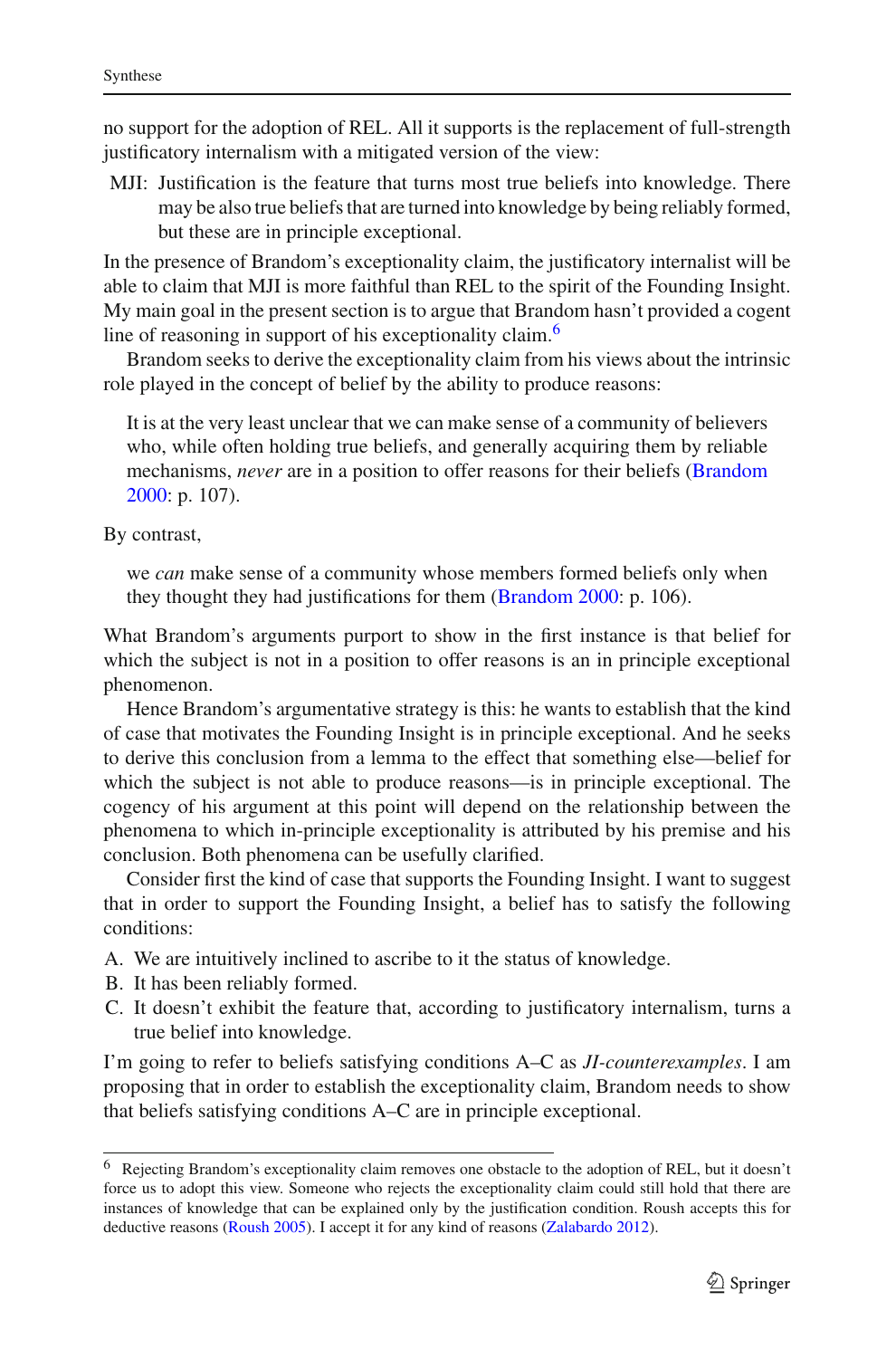Consider now the kind of belief that figures in his premise—beliefs for which the subject is not able to produce reasons. If S believes p, we can say that S is *able to produce reasons* in favour of p just in case there is a proposition q satisfying the following conditions:

- 1. S believes q.
- 2. S believes that q provides sufficient support for p.

Let's say that S's belief that p is *groundless* when S is not able to produce reasons for p in this sense—there is no proposition q satisfying conditions 1 and 2 with respect to her belief that p. What Brandom's arguments concerning the role of reasons in the concept of belief would show, if successful, is that groundless beliefs are in principle exceptional.

Hence Brandom seeks to derive the conclusion that JI-counterexamples are in principle exceptional from the premise that groundless beliefs are in principle exceptional. In the remainder of this section I'm going to argue that the conclusion doesn't follow from the premise. Even if we concede to Brandom that groundless beliefs are in principle exceptional, we are not entitled to conclude from this that JI-counterexamples—beliefs that acquire the status of knowledge through reliable formation even though they don't satisfy the justification condition—are also in principle exceptional. The reason is that groundless beliefs are not the only kind of JI-counterexample.

The prospects for Brandom's defence of his exceptionality claim clearly turn on the relationship between groundlessness, on the one hand, and the knowledge-making feature postulated by justificatory internalism, on the other. In one direction, the connection is straightforward: groundless beliefs cannot exhibit the knowledge-making feature postulated by justificatory internalism. However, this isn't the direction that matters for Brandom's argument. What Brandom needs to assume is this:

JIG: Beliefs can fail to exhibit the knowledge-making feature postulated by justificatory internalism *only if* they are groundless.

With JIG in place, the result that groundless beliefs are in principle exceptional would entail that beliefs satisfying the knowledge-making feature postulated by justificatory internalism are in principle exceptional, and, a fortiori, that the same goes for JI-counterexamples. But in the absence of JIG, the in-principle exceptionality of groundless beliefs would have no obvious consequences for JI-counterexamples.

There can be no doubt that Brandom's reasoning relies on JIG. But is JIG true? I'm going to argue that this question needs to be answered in the negative—on any plausible construal of justificatory internalism. Being able to provide reasons for p, in our sense, is a necessary condition for the knowledge-making feature postulated by justificatory internalism. However, and this is the crucial point, it's nowhere near sufficient. The existence of a proposition q satisfying conditions 1 and 2 with respect to S's (true) belief that p can't be taken as conferring on the belief the status of knowledge. q would also have to satisfy other substantial conditions.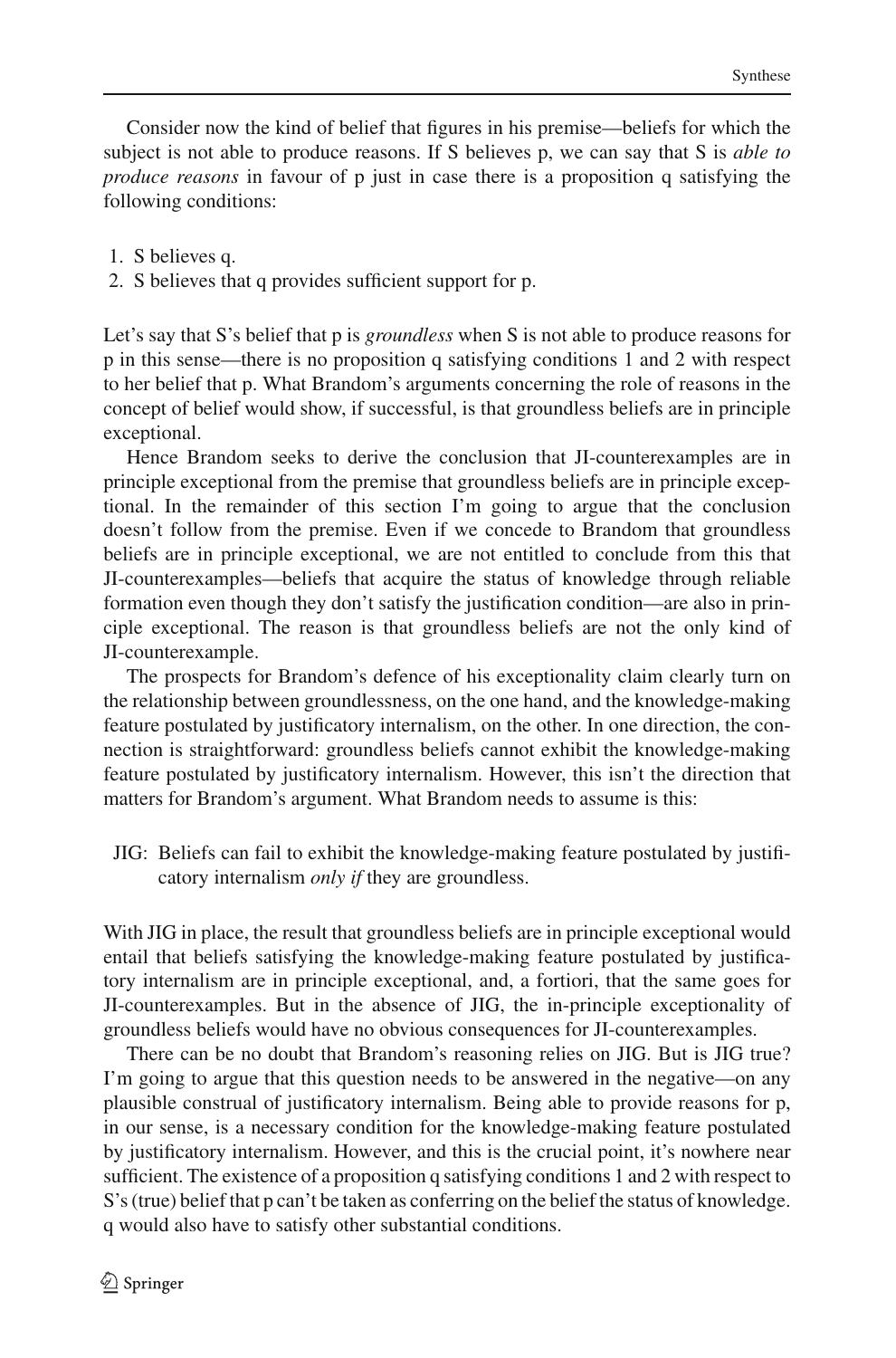First, in normal circumstances, q would have to be true.<sup>[7](#page-14-0)</sup> Suppose that I see my neighbour in her garden drinking from a glass, I form the true belief that the liquid in the glass is water and my only reason for this is my belief that she is abstemious. Suppose, however that I'm wrong in this: my neighbour drinks like a fish; this is the first glass of water she's drank in years. In this case I am able to offer a reason for my belief that she is drinking water, but because my reason is false I shouldn't count as satisfying the justification condition for knowledge.

Second, it would have to be true that q provides sufficient support for p. Suppose that I believe truly that the postman has come because my neighbour tells me that he has. I believe that my neighbour is truthful and reliable, but she is in fact a compulsive liar. She's told me that the postman has come only because she mistakenly believes that he hasn't come. Once again I'm able to offer a reason for my belief—that my neighbour says so—and in this case my reason is true, but I shouldn't count as satisfying the justification condition for knowledge, since my belief that my reason provides adequate support for my belief that the postman has come is false.

Third, my belief in my reason should have some positive epistemic status. Suppose again that I believe truly that the liquid in my neighbour's glass is water, and that, as before, my reason for this is my belief that my neighbour is abstemious. Now change the case a bit and assume that she is indeed abstemious, but that I only believe this because that's what the tea leaves at the bottom of my cup appear to indicate. Now I have a true reason for believing that there's water in her glass, and this reason provides adequate support for my belief, but I shouldn't count as satisfying the justification condition for knowledge because my belief in my reason lacks positive epistemic status.

Forth, although there is some controversy about this, I maintain that my belief that my reason provides adequate support for my belief should also have some kind of positive epistemic status[.8](#page-14-1) Suppose I believe truly that the substance is an acid because I've seen the litmus paper turn red, but I have no information about the behaviour of litmus paper from any reputable sources, and I only believe that red litmus paper indicates acidity because that's what the tea leaves tell me. Now I have a true reason that truly supports my belief, and my belief in the reason has positive epistemic status, but my belief that the substance is an acid shouldn't count as satisfying the justification condition, because my belief that my reason provides adequate support lacks positive epistemic status.

In sum, I would argue that S's belief that p satisfies the justification condition for knowledge just in case there is a proposition q satisfying the following conditions:

- 1. S believes q.
- 2. S believes that q provides sufficient support for p.
- 3. q is true.
- 4. q provides sufficient support for p.
- 5. S's belief that q has positive epistemic status.

<sup>7</sup> But see [Warfield](#page-18-18) [\(2005](#page-18-18)) for possible exceptions to this principle.

<span id="page-14-1"></span><span id="page-14-0"></span><sup>&</sup>lt;sup>8</sup> For criticisms of this condition, see Alston [\(1980:](#page-18-19) p. 144). This condition is sometimes taken to generate an infinite regress. See, e.g. [Boghossian](#page-18-20) [\(2001](#page-18-20)). I have argued elsewhere that this regress is not unavoidable [\(Zalabardo 2011:](#page-18-21) p. 127).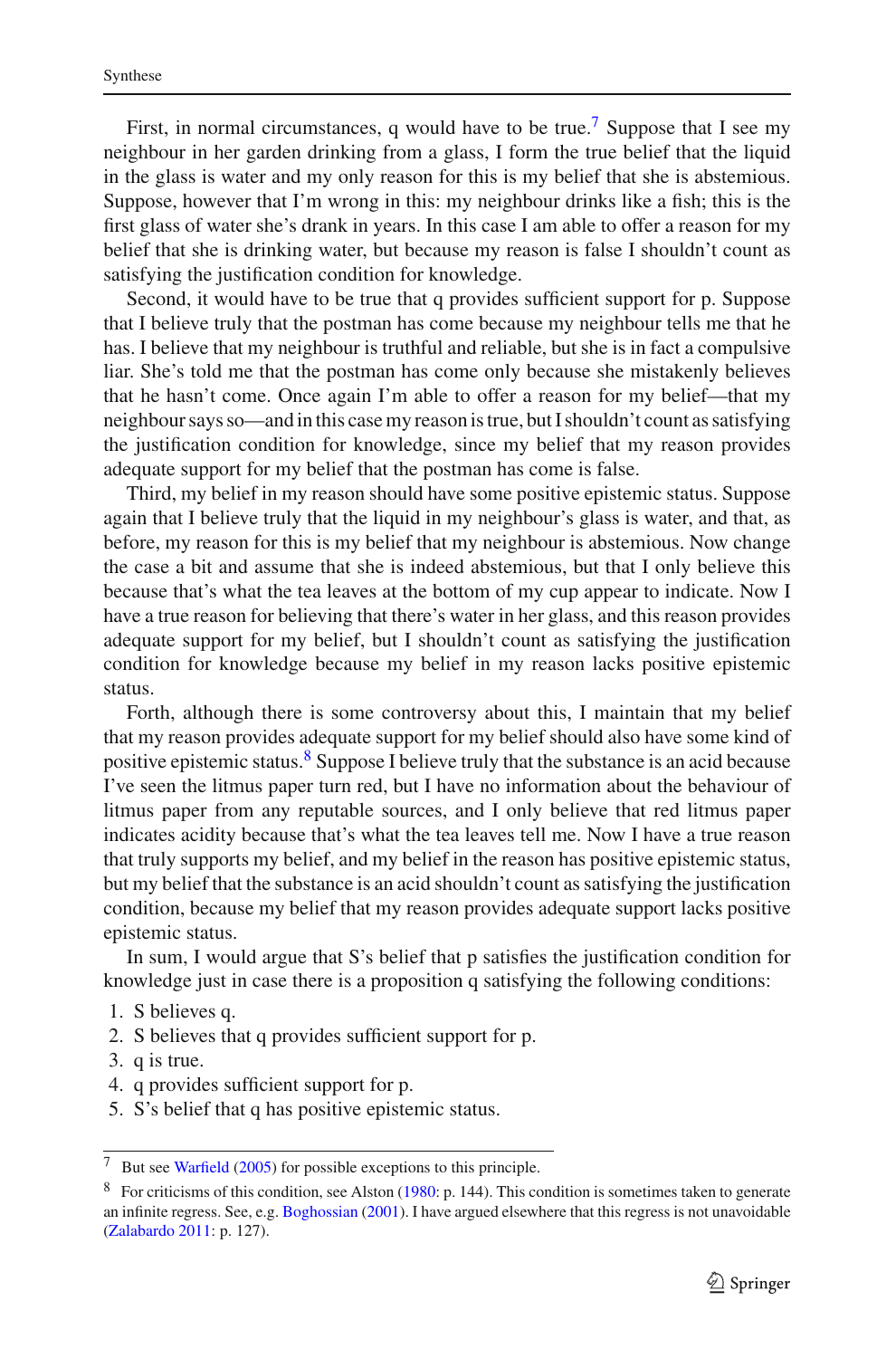6. S's belief that q provides sufficient support for p has positive epistemic status[.9](#page-15-0)

I can now state the problem that I want to raise for Brandom's argument in support of his exceptionality claim—that JI-counterexamples are in principle exceptional. The main premise of the argument is that beliefs with respect to which no proposition satisfies conditions 1 and 2 (groundless beliefs) are in principle exceptional. However, showing that JI-counterexamples are in principle exceptional would involve showing that beliefs with respect to which no proposition satisfies conditions 1–6 are in principle exceptional. But the former does not entail the latter. Even if, as Brandom claims to have shown, for most beliefs there must be a proposition satisfying conditions 1 and 2, this places no limit on how many beliefs there might be for which no proposition satisfies conditions 1–6. Brandom has failed to show that the instances of knowledge that can be explained by reliabilism but not by justificatory internalism are in principle exceptional. Hence the justificatory internalist cannot legitimately invoke Brandom's exceptionality claim to resist the transition from the Founding Insight to REL.

I'd like to end this section by emphasizing the limited scope of my argument against Brandom's exceptionality claim. Brandom's ultimate concern in the debate between internalism and reliabilism is to resist drawing from the Founding Insight a conclusion to which he refers as a *recentering of epistemology*:

that [...] the concept of reliability of belief-forming processes can simply *replace* the concept of having good reasons for belief—that *all* the explanatory work for which we have been accustomed to call on the latter can be performed as well or better by the former [\(Brandom 2000:](#page-18-2) p. 100).

Brandom presents his exceptionality claim as a reason for resisting this recentering of epistemology. If the exceptionality claim were correct, there would be one explanatory task that reliability couldn't perform as well or better than the concept of having good reasons—the task of distinguishing knowledge from mere true belief. I have argued that this line of resistance against the recentering of epistemology is unsuccessful.

However, Brandom is very clear that he doesn't see this as his strongest line of reasoning against the recentering of epistemology. He attaches more importance to another line of reasoning concerning a different explanatory task—distinguishing belief "from the sorts of reliable indication exhibited by reliably indicating artifacts such as measuring instruments" [\(Brandom 2000:](#page-18-2) p. 110). For this task, Brandom thinks, reasons are indispensable, since "an essential element of that distinction is the potential role as both premise and conclusion in reasoning (both theoretical and practical) that beliefs play" [\(Brandom 2000](#page-18-2): p. 109).

I have argued elsewhere that the concept of having good reasons is not required for this explanatory task either [\(Zalabardo 2016\)](#page-18-1). However, my main concern here is to emphasize that the argument in this section doesn't affect this line of reasoning. As far as my argument here goes, Brandom's preferred reason for resisting the recentering of epistemology stands unchallenged. My target has been restricted to his other line of reasoning—concerning the role of the concept of having good reasons in the task of distinguishing knowledge from mere true belief. I have argued that Brandom has not

<span id="page-15-0"></span><sup>9</sup> For a more detailed account of inferential knowledge along these lines, see Zalabardo [\(2012](#page-18-3): pp. 87–98).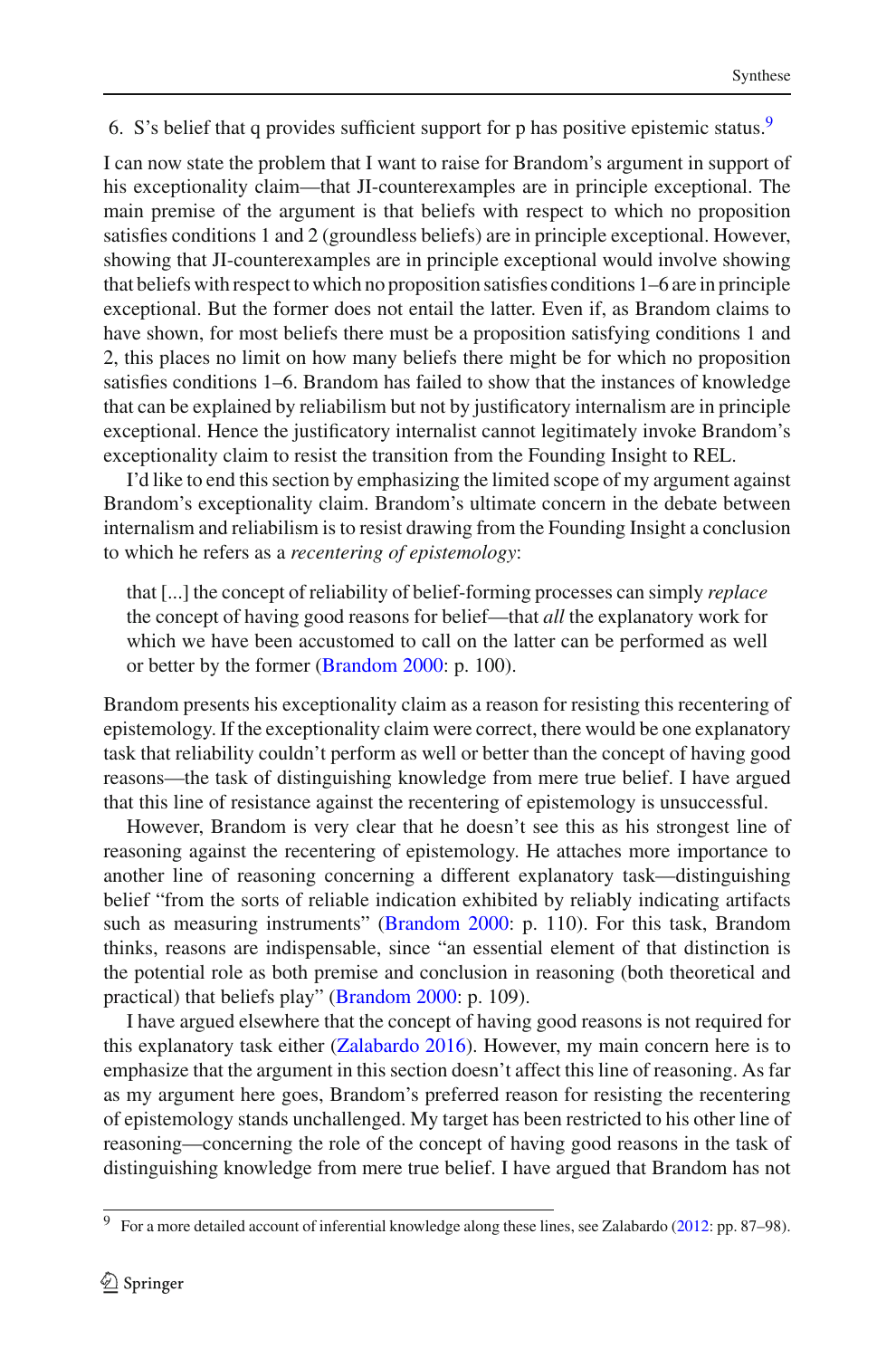offered cogent support for his claim that reliability cannot replace good reasons as our main tool for this this particular task—the central task of the analysis of knowledge.

### **5 Belief, truth and knowledge**

Reliabilist and truth-tracking analyses of knowledge offer representationalist accounts of knowledge ascriptions that aspire to respect naturalistic principles. They seek to explain knowledge ascriptions as expressing the presence in a belief of a natural property. As Brandom suggests, many advocates of these analyses see them as applying to the concept of knowledge the methodological approach with which they also expect to deal with the concepts of belief and truth [\(Brandom 2000](#page-18-2): p. 111). According to this programme, we would explain belief ascriptions by identifying the natural property that a subject has to exemplify in order to have a belief with a certain content. We would then explain truth ascriptions by identifying the natural property that a belief would have to exemplify in order to count as true. Reliabilist and truth-tracking epistemologies would provide the next step in this programme of representationalist naturalization. Brandom's anti-reliabilist arguments seek to establish that even on the assumption that the approach works for belief and truth we have to reject the idea that it will work for knowledge.

I wouldn't dispute that many advocates of reliabilist and truth-tracking epistemologies subscribe to this overall programme of representationalist naturalization.<sup>10</sup> What I want to suggest, in closing, is that endorsement of these analyses of knowledge doesn't carry a commitment to a parallel treatment of the concepts of belief and truth. I am claiming that the following is in principle a perfectly consistent combination of views: a representationalist account of knowledge along the lines of reliabilism or truth tracking coupled with a pragmatist account of belief and truth.

A position answering to this description emerges as a possibility from our discussion in the previous section. On this position, belief and truth would receive Brandom's reason-based pragmatist explanation, while knowledge would be explained in terms of reliability. The position that I favour exhibits a similar combination of views. On the one hand, belief and truth are explicated in terms of the rules that define the practice of alethic assessment, and the associated interpretative practice of using the sentences of our language to index the mental states of others [\(Zalabardo 2016](#page-18-1)). This approach shares the pragmatist methodology of Brandom's inferentialism, but, unlike in Brandom's approach, the rules that are presented as defining the practice don't invoke the role of beliefs as potential premises and conclusions. On the other hand, the difference between knowledge and mere true belief receives a representationalist explication—using objective conditional probabilities to specify the conditions that a true belief has to satisfy in order to qualify for the status of knowledge. Objective probabilities are deployed in this account in two parallel but separate ways to explicate non-inferential and inferential knowledge. Non-inferential knowledge is explicated in terms of probabilistic tracking, developing the ideas sketched in Sects. [2](#page-4-0) and [3](#page-8-1) of the present paper. Inferential knowledge is explicated in terms of the concept of adequate

<span id="page-16-0"></span><sup>&</sup>lt;sup>10</sup> For the idea of non-representationalist naturalism, see [Price](#page-18-22)  $(2013)$ .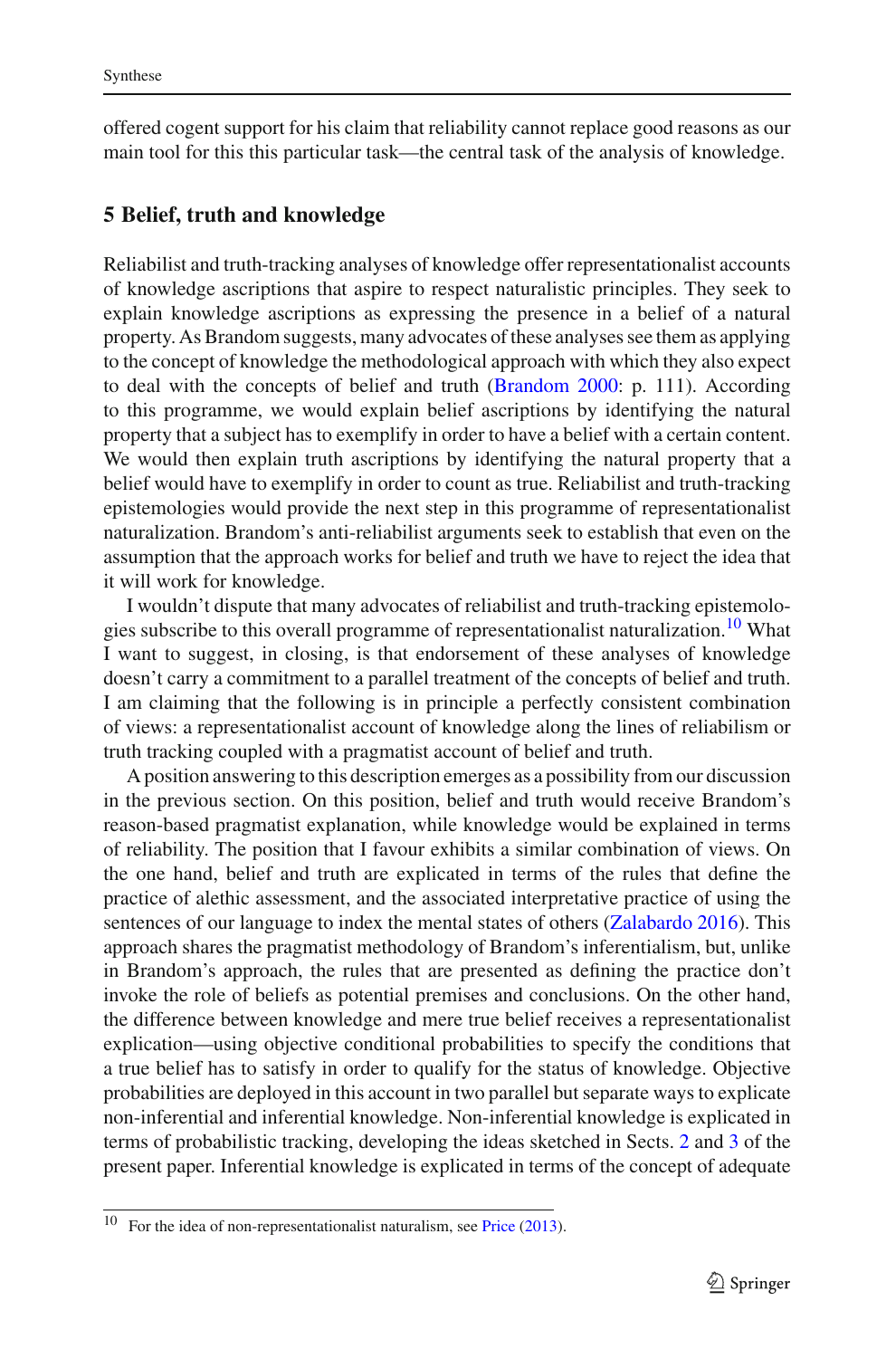evidence, but this concept is also elucidated in terms of conditional probabilities. Unlike other naturalist accounts of knowledge, this proposal doesn't seek to reduce inferential knowledge to non-inferential knowledge—a true belief can have the status of knowledge because the subject possesses adequate evidence in its support even if the belief doesn't track the truth [\(Zalabardo 2012:](#page-18-3) pp. 63–66). In this way the concept of having good reasons is still assigned an essential role in the explication of knowledge.

Needless to say, a pragmatist account of belief and truth will apply to all regions of discourse—not only to ascriptions of the belief, say, that the sun is shining and to ascriptions of truth to this belief, but also to ascriptions of beliefs of the form S knows that p and to ascriptions of truth to beliefs of this form. In this way, knowledge, no less than any other concept, will receive a pragmatist construal at one remove. However, this is in principle compatible with a characterisation of the specific rules that govern epistemic discourse according to which the truth of beliefs ascribing knowledge is inextricably linked with the truth of beliefs ascribing certain natural properties. Acknowledging this link would be tantamount to embracing a naturalist representationalist account of knowledge—i.e. of epistemic beliefs and their truth—within a global pragmatist approach to belief and truth in general.

## **6 Conclusion**

In this paper I have focused on some aspects of Brandom's discussion of naturalist accounts of knowledge. First I have taken issue with his attempt to show that a version of the generality problem invalidates all attempts to construe the concept of knowledge in terms of objective probabilities. I have argued that probabilistic-tracking accounts have the resources for overcoming the obstacle. Then I have considered Brandom's argument for the claim that cases in which a belief acquires the status of knowledge by being reliably formed, even though it doesn't satisfy the justification condition, are in principle exceptional. I have argued that Brandom's reasoning fails, since the justification condition can be easily violated in cases besides those that he treats as exceptional. Finally, I have argued, more briefly, that adopting the kind of naturalist representationalism about knowledge that emerges unscathed from this debate doesn't force us to embrace a form of naturalist representationalism about belief and truth. Hence my defence of naturalist representationalism about knowledge from Brandom's attacks puts no pressure on pragmatist accounts of belief and truth—either on Brandom's inferentialism or on the non-reasons-based version of the position that I favour.

**Acknowledgements** I am indebted to two anonymous referees for this journal.

**Open Access** This article is distributed under the terms of the Creative Commons Attribution 4.0 International License [\(http://creativecommons.org/licenses/by/4.0/\)](http://creativecommons.org/licenses/by/4.0/), which permits unrestricted use, distribution, and reproduction in any medium, provided you give appropriate credit to the original author(s) and the source, provide a link to the Creative Commons license, and indicate if changes were made.